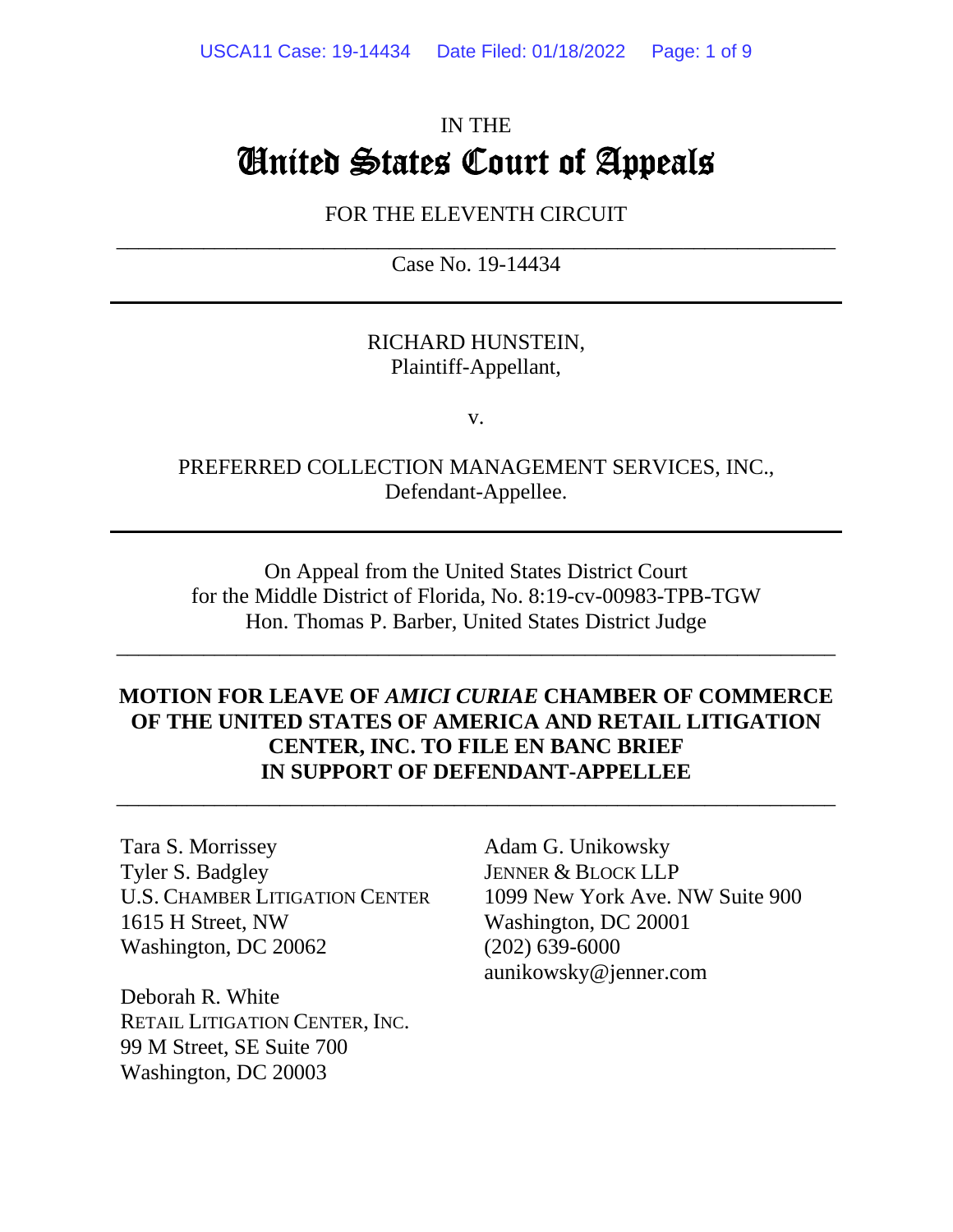### **CERTIFICATE OF INTERESTED PERSONS AND CORPORATE DISCLOSURE STATEMENT**

Pursuant to Federal Rule of Civil Procedure 26, *amici curiae* certify that they have no outstanding shares or debt securities in the hands of the public, and they do not have a parent company. No publicly held company has a 10% or greater ownership interest in *amici curiae.*

Pursuant to Eleventh Circuit Rule 26.1-1, *amici curiae* certify that, in addition to the persons and entities named in the parties' certificates of interested persons, the following individuals or entities may have an interest in the outcome of this case:

- 1. Jenner & Block LLP
- 2. The Chamber of Commerce of the United States of America
- 3. Adam G. Unikowsky
- 4. Tara S. Morrissey
- 5. Tyler S. Badgley
- 6. The Retail Litigation Center, Inc.
- 7. Deborah R. White

/s/ Adam G. Unikowsky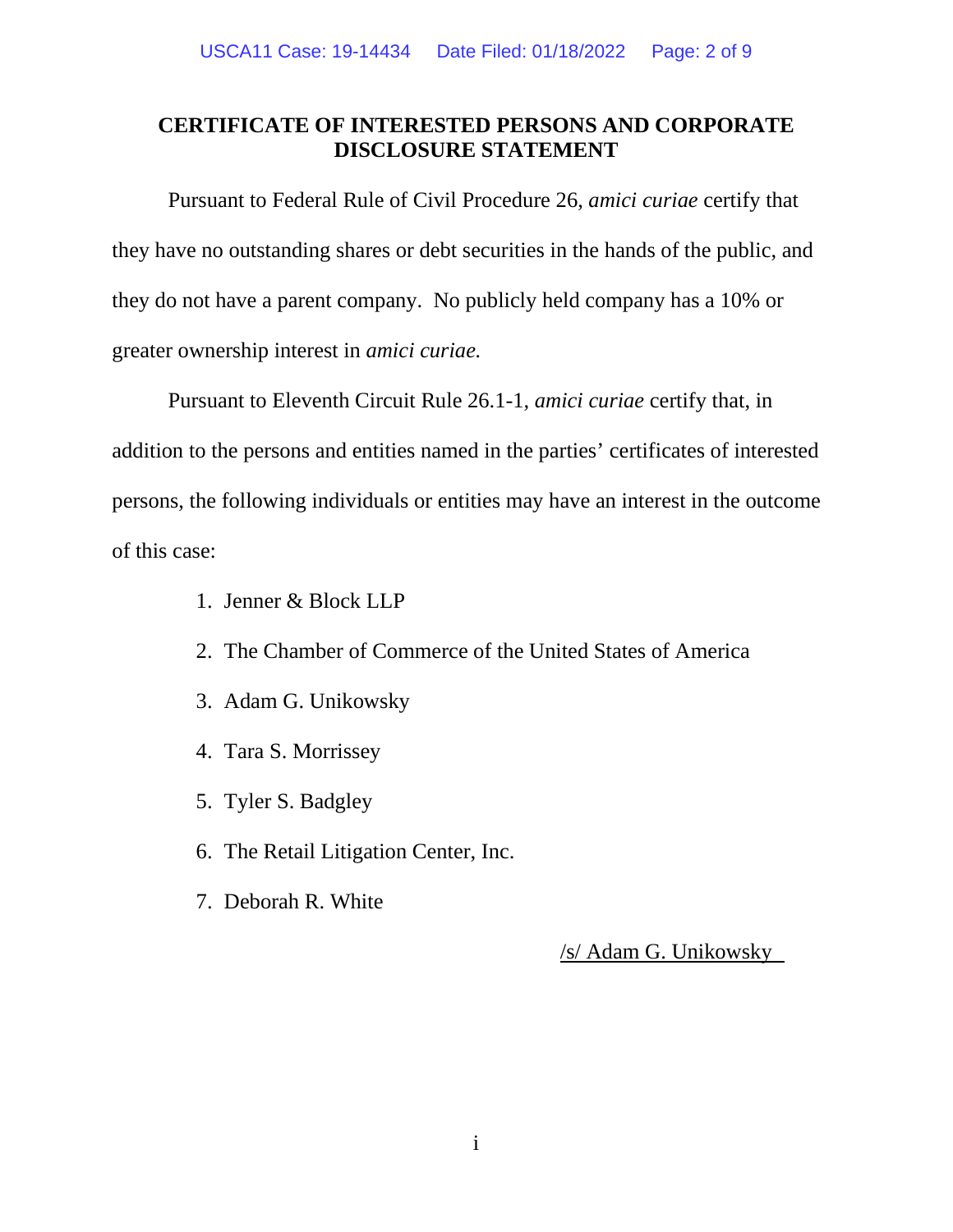Pursuant to Fed. R. App. P.  $29(a)(3)$  and 11th Cir. R. 29-1 and 35-8, the Chamber of Commerce of the United States of America (the "Chamber") and the Retail Litigation Center, Inc. (the "RLC") respectfully file this motion for leave to file a brief as *amici curiae* in support of Defendant-Appellee. Counsel for Defendant-Appellee consents to this motion, while counsel for Plaintiff-Appellant has not informed *amici* of his position.

Under Fed. R. App. P. 29(a)(3), a motion for leave to file an amicus brief must state "the movant's interest"; and "the reason why an amicus brief is desirable and why the matters asserted are relevant to the disposition of the case."

*Movant's interest.* The Chamber of Commerce of the United States of America (the "Chamber") is the world's largest business federation. It represents 300,000 direct members and indirectly represents the interests of more than three million companies and professional organizations of every size, in every industry sector, and from every region of the country. An important function of the Chamber is to represent the interests of its members in matters before Congress, the Executive Branch, and the courts. To that end, the Chamber regularly files *amicus curiae* briefs in cases, like this one, that raise issues of concern to the Nation's business community.

The Retail Litigation Center, Inc. ("RLC") is the only public policy organization dedicated to representing the retail industry in the judiciary. The RLC's

1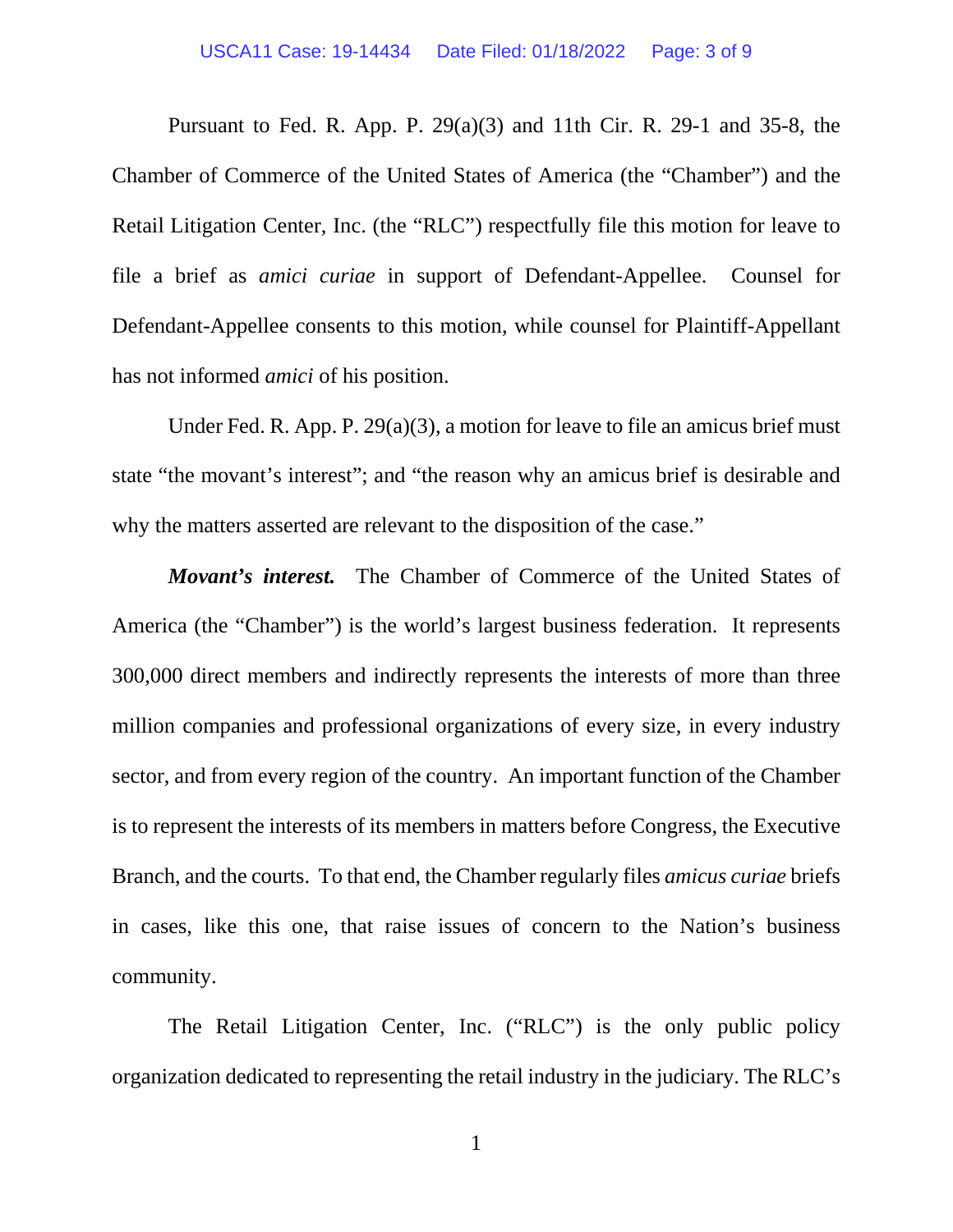#### USCA11 Case: 19-14434 Date Filed: 01/18/2022 Page: 4 of 9

members include many of the country's largest and most innovative retailers. They employ millions of workers throughout the United States, provide goods and services to tens of millions of consumers, and account for tens of billions of dollars in annual sales. The RLC seeks to provide courts with retail-industry perspectives on important legal issues impacting its members, and to highlight the potential industry-wide con sequences of significant pending cases.

*Amici* have a significant interest in the Article III issue presented in this case because their members face putative class action lawsuits, including lawsuits alleging violations of, and seeking to recover statutory damages under, the Fair Debt Collection Practices Act. Article III requires plaintiffs to allege concrete harm bearing "a 'close relationship' to a harm traditionally recognized as providing a basis for a lawsuit in American courts." *TransUnion LLC v. Ramirez*, 141 S. Ct. 2190, 2200 (2021). But Hunstein and other putative class members cannot satisfy that standard because they have not sustained any injury that is remotely similar to the types of injuries that would have been traditionally recognized by American courts as actionable. Hunstein alleges that he was injured when Preferred transmitted information about his debt to a vendor. But *TransUnion* squarely held that purported "injuries" caused by corporations disseminating information to their vendors are not actionable. *Id.* at 2210 n.6. More fundamentally, *TransUnion* establishes that the plaintiff must plead and prove an injury that would have been recognized under the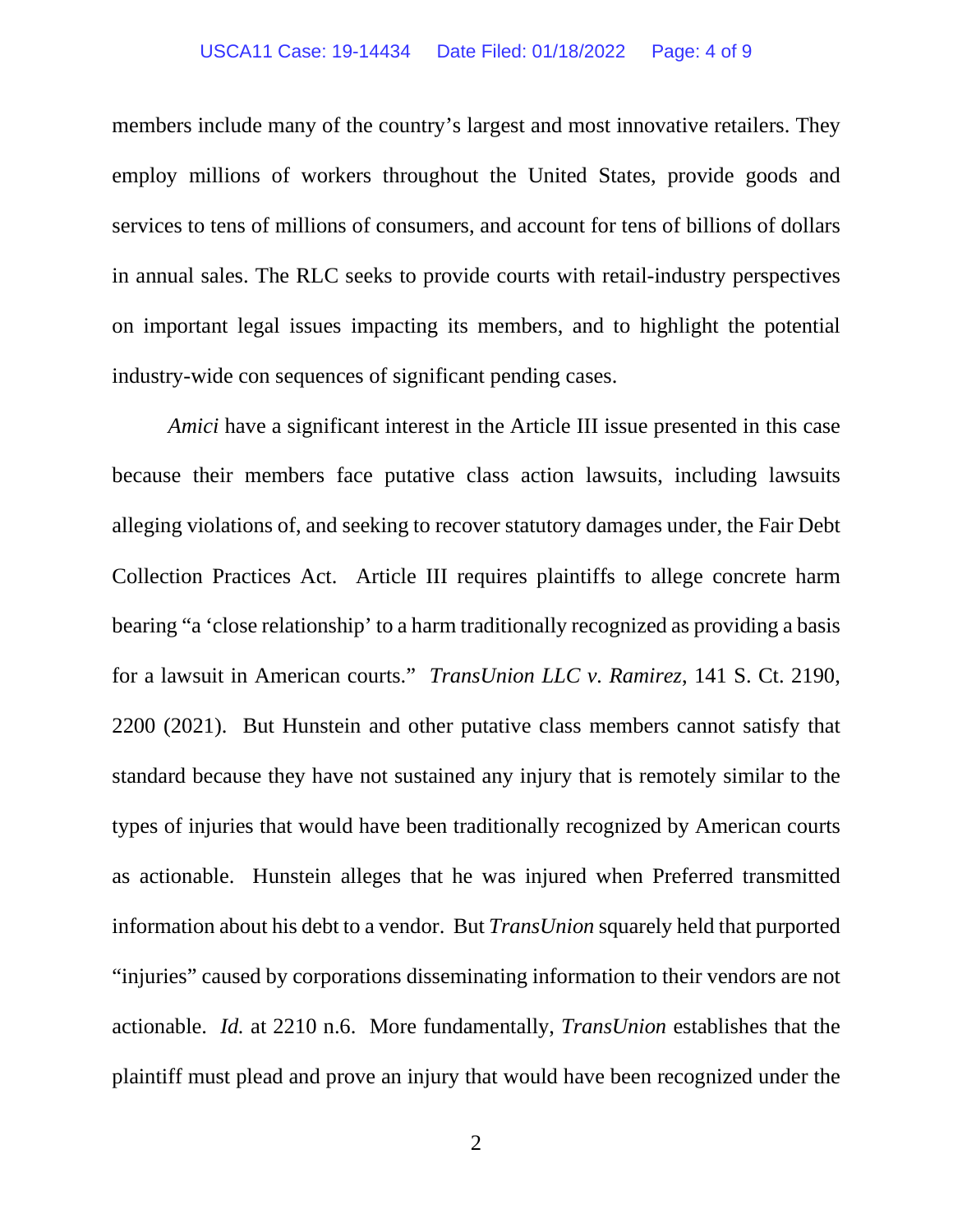traditional common-law test for injury—a requirement that Hunstein cannot satisfy here.

If the panel's decision stands, *TransUnion* will be a near dead letter in this circuit. Other class-action plaintiffs' lawyers will be encouraged to bring the very type of abusive class action litigation that *TransUnion* repudiated. And businesses will find themselves mired in massive lawsuits over alleged technical statutory violations that have not caused actual harm to the vast majority of the class. *Amici*  therefore have a strong interest in this case and in affirmance of the decision below.

*Why an amicus brief is desirable and relevant.* "Even when a party is very well represented, an amicus may provide important assistance to the court." *Neonatology Associates, P.A. v. C.I.R.*, 293 F.3d 128, 132 (3d Cir. 2002) (Alito, J.). "Some friends of the court are entities with particular expertise not possessed by any party to the case. Others argue points deemed too far-reaching for emphasis by a party intent on winning a particular case. Still others explain the impact a potential holding might have on an industry or other group." *Id.* (quotation marks and citation omitted).

In this case, the proposed amicus brief fulfills all three of these functions. First, *amici* have "particular expertise." *Id.* In view of their broad and diverse membership, *amici* have an unparalleled ability to assess whether a particular decision will have a significant effect on cases not before the Court. That insight is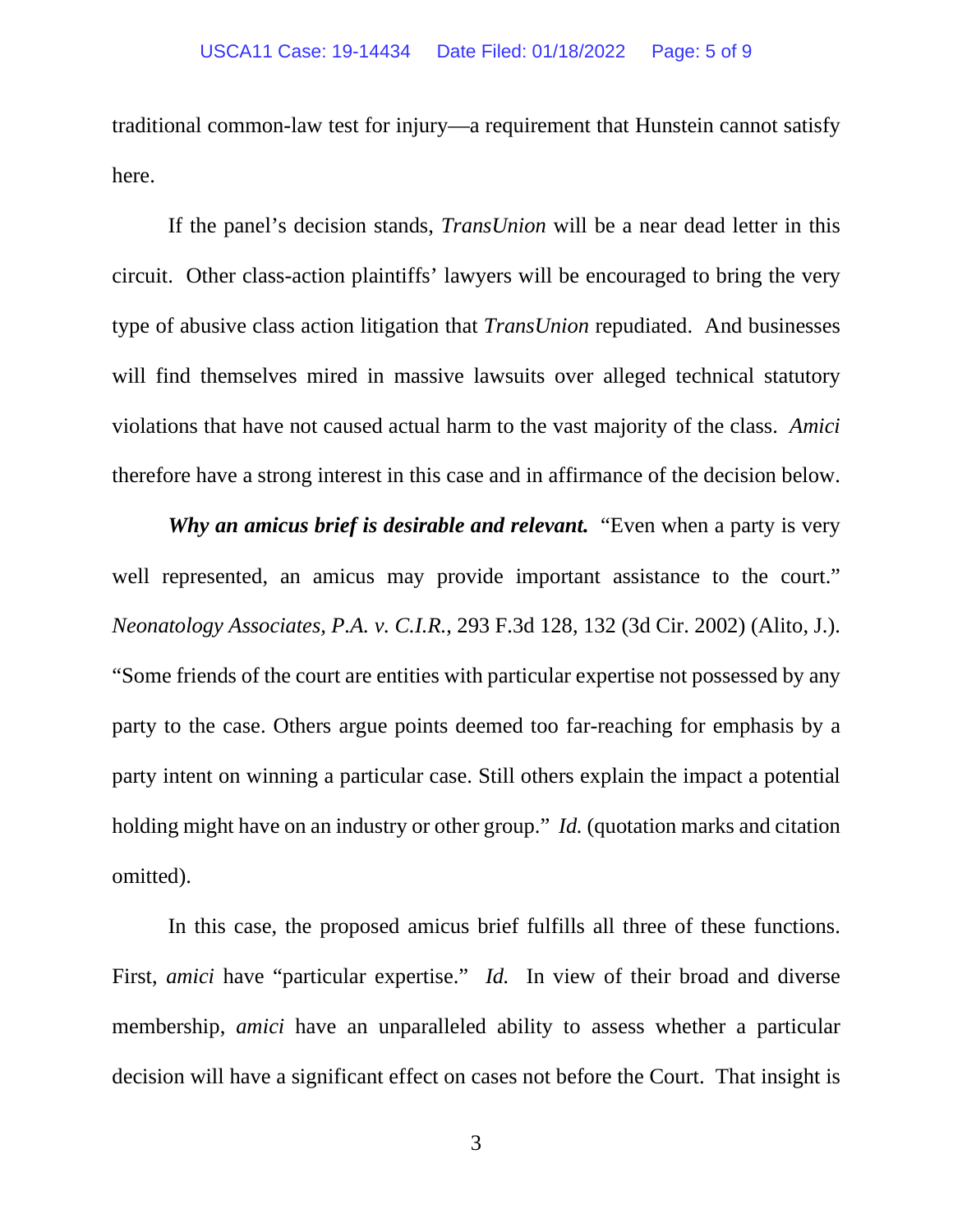#### USCA11 Case: 19-14434 Date Filed: 01/18/2022 Page: 6 of 9

particularly useful in connection with a hearing by the en banc court. The court's decision to grant rehearing en banc suggests that the court believes this case has implications beyond the particular parties to this case. *Amici*'s brief explores those implications by proposing a clear legal standard regarding the application of *TransUnion*'s injury-in-fact requirement to allegations of intangible injury.

Second, *amici* argue "points deemed too far-reaching for emphasis by a party intent on winning a particular case." *Id.* Although the parties rightly focus on the facts of this case, *amici* make more general arguments about how the Court should adopt a legal standard that may be applied in future cases.

Third, *amici* "explain[] the impact a potential holding might have on an industry or other group." *Id.* As previously described, *amici* have a unique capability to describe how the Court's opinion will affect other defendants beyond the parties currently before the Court.

Therefore, the motion for leave to file an amicus brief should be granted.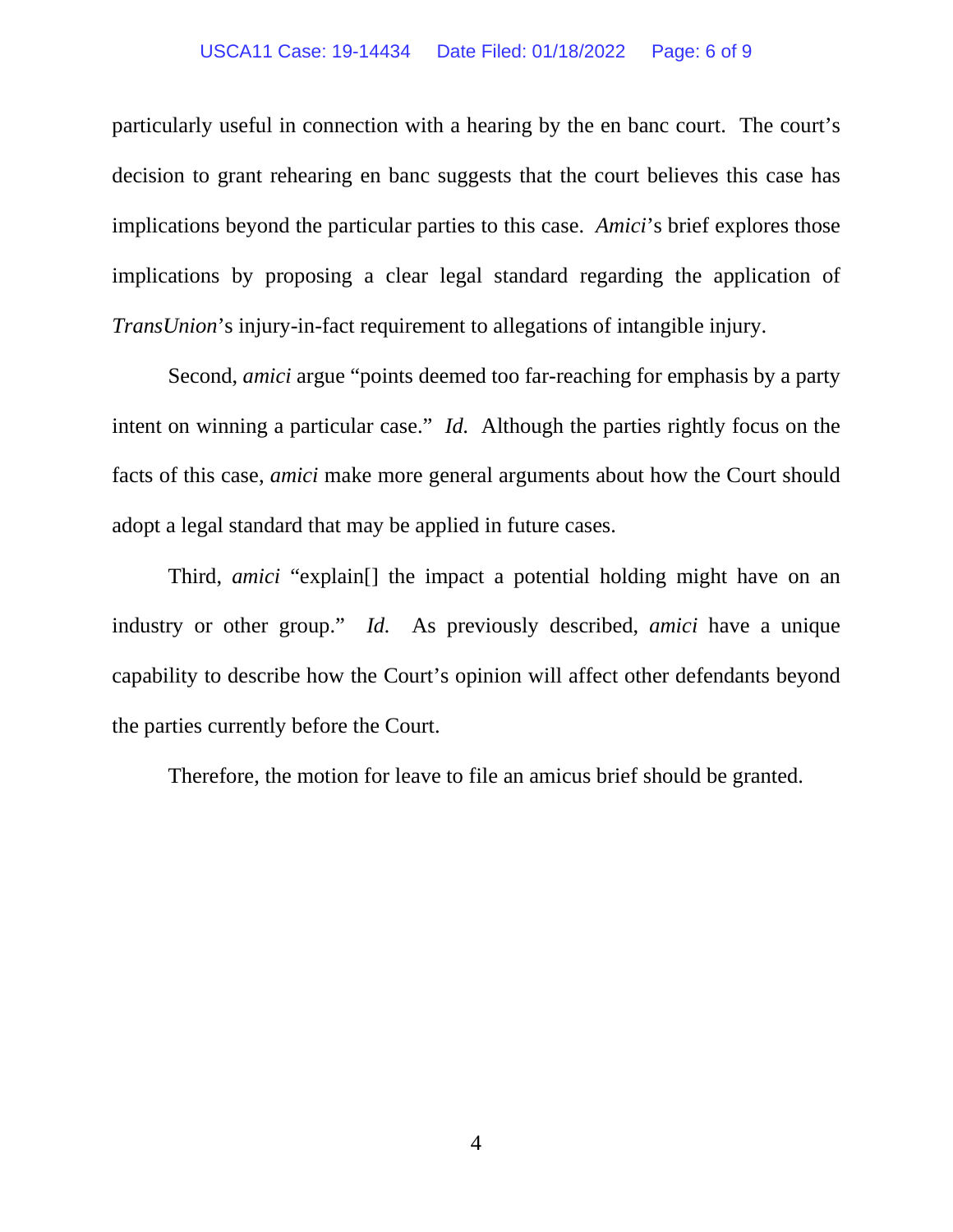January 18, 2022

Tara S. Morrissey Tyler S. Badgley U.S. CHAMBER LITIGATION CENTER 1615 H Street, NW Washington, DC 20062

Deborah R. White RETAIL LITIGATION CENTER, INC. 99 M Street, SE Suite 700 Washington, DC 20003

Respectfully submitted,

/s/ Adam G. Unikowsky Adam G. Unikowsky JENNER & BLOCK LLP 1099 New York Ave, NW Suite 900, Washington, DC 20001 (202) 639-6000 aunikowsky@jenner.com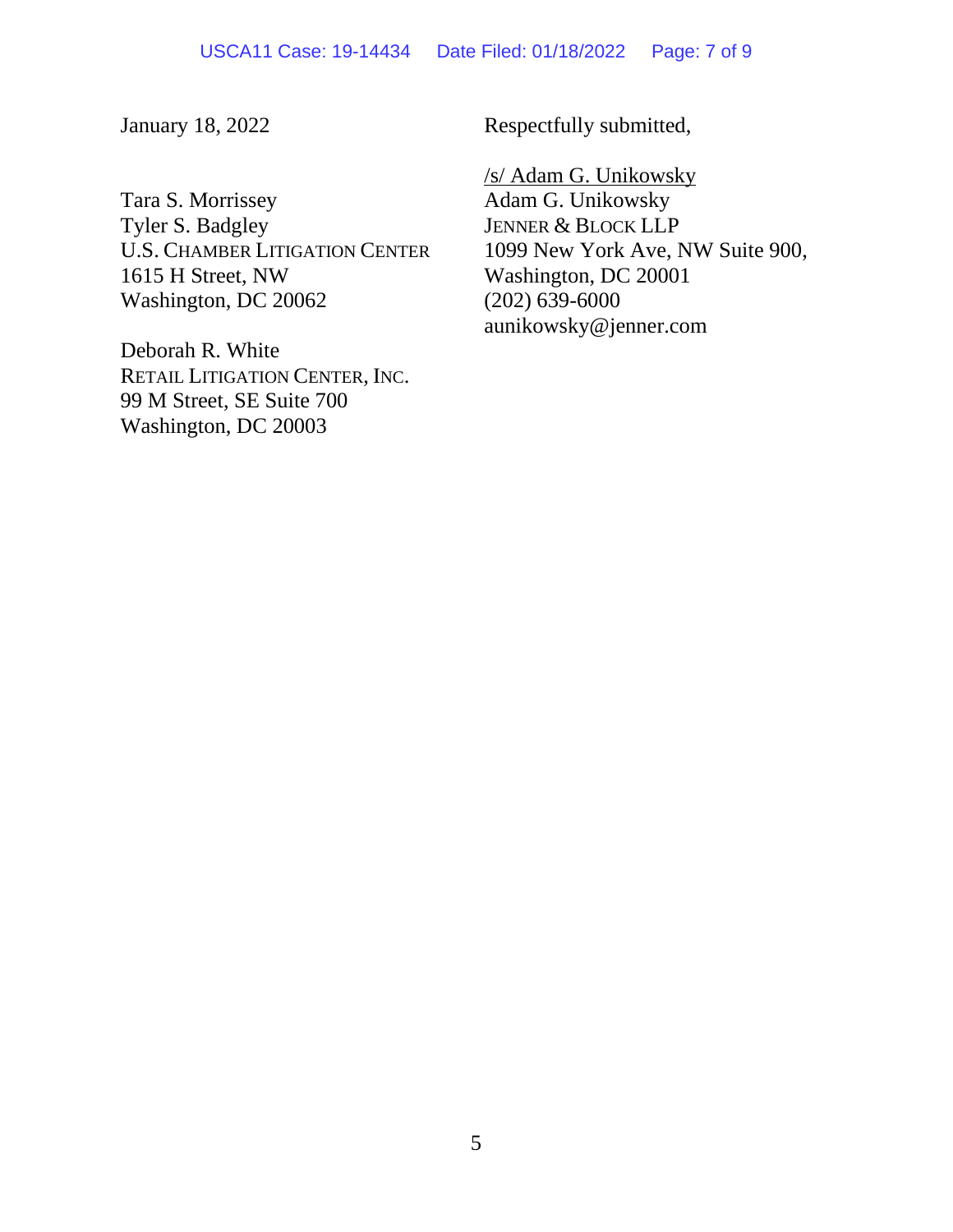### **CERTIFICATE OF COMPLIANCE**

This document complies with the type-volume limit of Fed. R. App. P.  $27(d)(2)(A)$  because it contains 883 words, excluding the parts of the document exempted by Fed. R. App. P. 32(f).

This document complies with the typeface requirements of Fed. R. App. P.  $32(a)(5)$  and the type-style requirements of Fed. R. App. P.  $32(a)(6)$  because this document has been prepared in a proportionally spaced typeface using Microsoft Word 2013 in 14-point Times New Roman Font.

/s/ Adam G. Unikowsky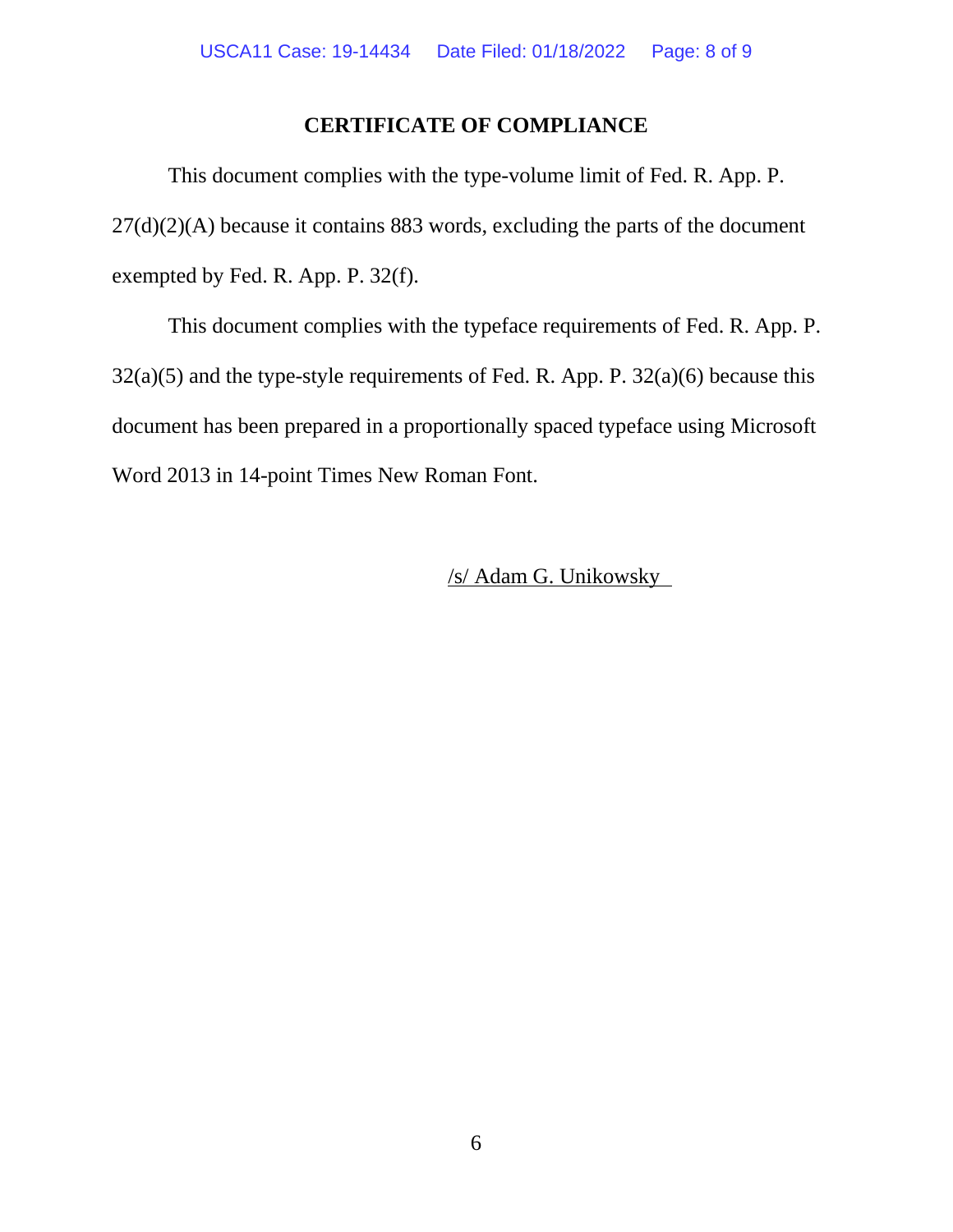# **CERTIFICATE OF SERVICE**

I hereby certify that on this 18th day of January, 2022, a true and correct copy of the foregoing Brief was served on all counsel of record in this appeal via CM/ECF.

/s/ Adam G. Unikowsky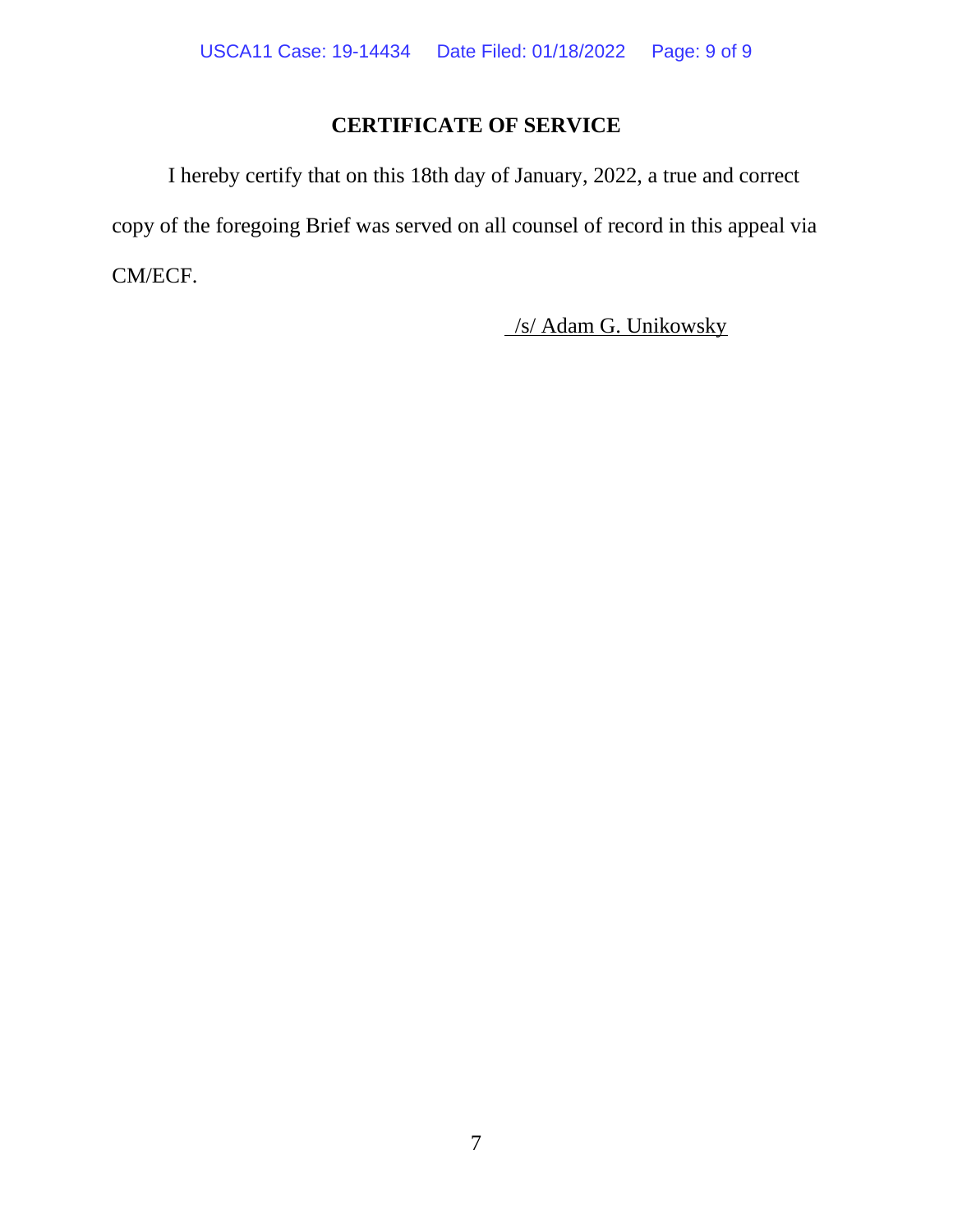# IN THE United States Court of Appeals

FOR THE ELEVENTH CIRCUIT

 $\overline{\phantom{a}}$  , and the contribution of the contribution of the contribution of the contribution of the contribution of  $\overline{\phantom{a}}$ Case No. 19-14434

### RICHARD HUNSTEIN, Plaintiff-Appellant,

v.

### PREFERRED COLLECTION MANAGEMENT SERVICES, INC., Defendant-Appellee.

On Appeal from the United States District Court for the Middle District of Florida, No. 8:19-cv-00983-TPB-TGW Hon. Thomas P. Barber, United States District Judge

\_\_\_\_\_\_\_\_\_\_\_\_\_\_\_\_\_\_\_\_\_\_\_\_\_\_\_\_\_\_\_\_\_\_\_\_\_\_\_\_\_\_\_\_\_\_\_\_\_\_\_\_\_\_\_\_\_\_\_\_\_\_\_\_\_\_

### **EN BANC BRIEF OF** *AMICI CURIAE* **CHAMBER OF COMMERCE OF THE UNITED STATES OF AMERICA AND RETAIL LITIGATION CENTER, INC. IN SUPPORT OF DEFENDANT-APPELLEE**

\_\_\_\_\_\_\_\_\_\_\_\_\_\_\_\_\_\_\_\_\_\_\_\_\_\_\_\_\_\_\_\_\_\_\_\_\_\_\_\_\_\_\_\_\_\_\_\_\_\_\_\_\_\_\_\_\_\_\_\_\_\_\_\_\_\_

Tara S. Morrissey Tyler S. Badgley U.S. CHAMBER LITIGATION CENTER 1615 H Street, NW Washington, DC 20062

Deborah R. White RETAIL LITIGATION CENTER, INC. 99 M Street, SE Suite 700 Washington, DC 20003

Adam G. Unikowsky JENNER & BLOCK LLP 1099 New York Ave. NW Suite 900 Washington, DC 20001 (202) 639-6000 aunikowsky@jenner.com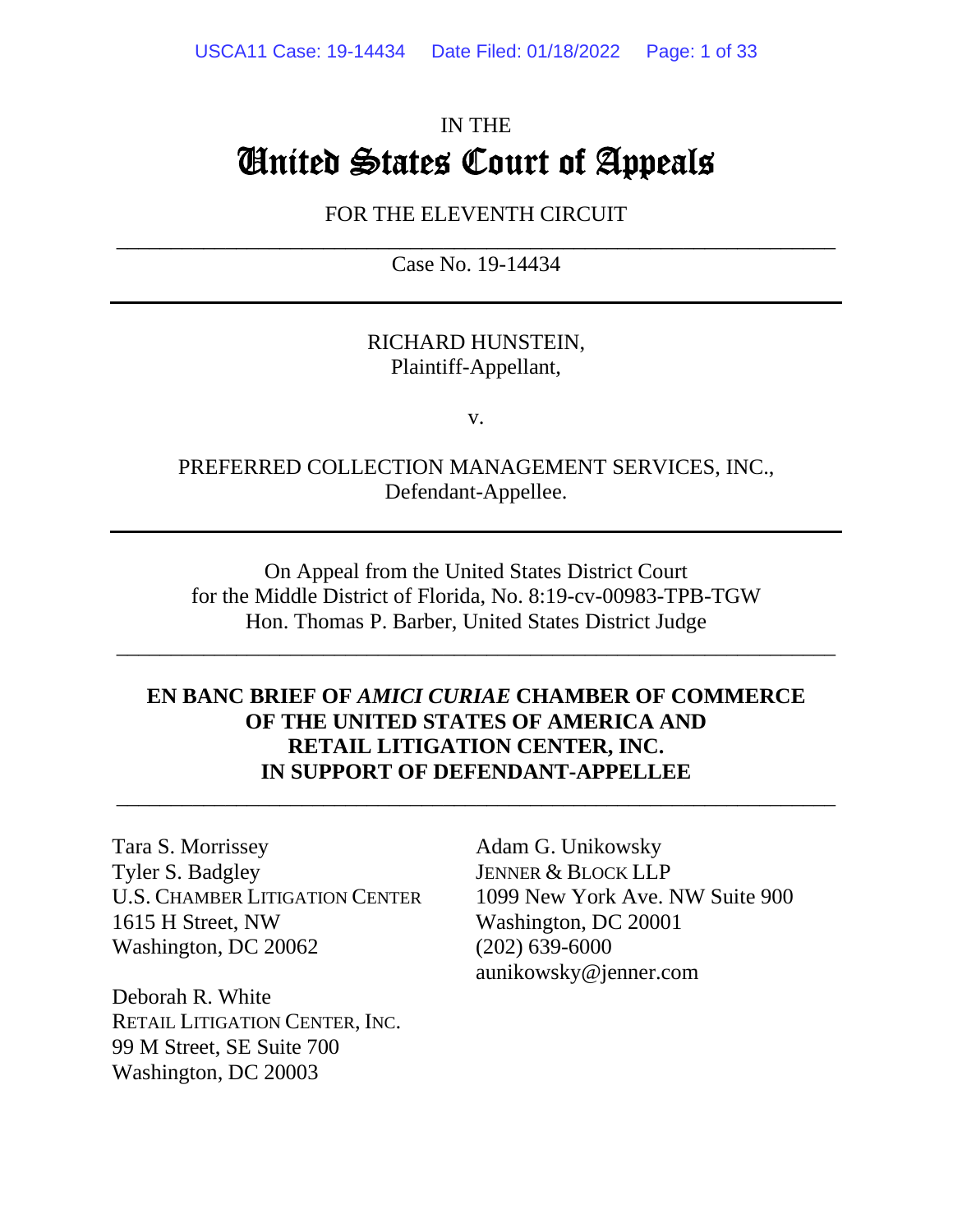### **CERTIFICATE OF INTERESTED PERSONS AND CORPORATE DISCLOSURE STATEMENT**

Pursuant to Federal Rule of Civil Procedure 26, *amici curiae* certify that they have no outstanding shares or debt securities in the hands of the public, and they do not have a parent company. No publicly held company has a 10% or greater ownership interest in *amici curiae.*

Pursuant to Eleventh Circuit Rule 26.1-1, *amici curiae* certify that, in addition to the persons and entities named in the parties' certificates of interested persons, the following individuals or entities may have an interest in the outcome of this case:

- 1. Jenner & Block LLP
- 2. The Chamber of Commerce of the United States of America
- 3. Adam G. Unikowsky
- 4. Tara S. Morrissey
- 5. Tyler S. Badgley
- 6. The Retail Litigation Center, Inc.
- 7. Deborah R. White

/s/ Adam G. Unikowsky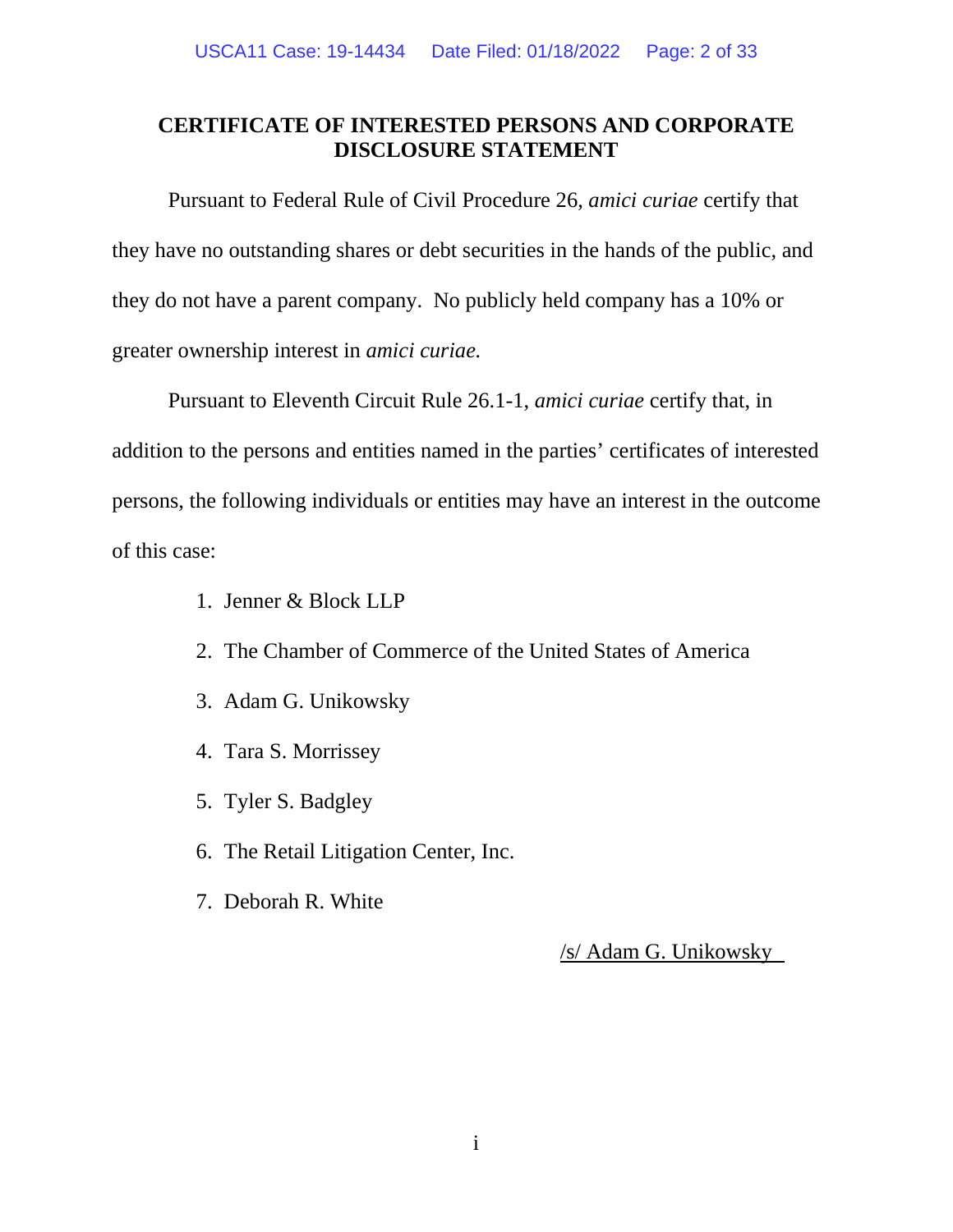# **TABLE OF CONTENTS**

|                |                                                                                                                                                    | CERTIFICATE OF INTERESTED PERSONS AND CORPORATE                        |  |
|----------------|----------------------------------------------------------------------------------------------------------------------------------------------------|------------------------------------------------------------------------|--|
|                |                                                                                                                                                    |                                                                        |  |
|                |                                                                                                                                                    |                                                                        |  |
|                |                                                                                                                                                    |                                                                        |  |
|                |                                                                                                                                                    |                                                                        |  |
| $\mathbf{I}$ . | Hunstein was not injured under Article III because his injury does not<br>satisfy the test for injury articulated in traditional common law cases4 |                                                                        |  |
|                | A.                                                                                                                                                 | Under TransUnion, plaintiffs must prove an injury that satisfies       |  |
|                | <b>B.</b>                                                                                                                                          | The Court should reject the panel's proposed distinction               |  |
|                | C.                                                                                                                                                 | In this case, Hunstein lacks standing because he has not               |  |
| II.            |                                                                                                                                                    | There are strong policy reasons for rigorously enforcing Article III's |  |
|                |                                                                                                                                                    | .25                                                                    |  |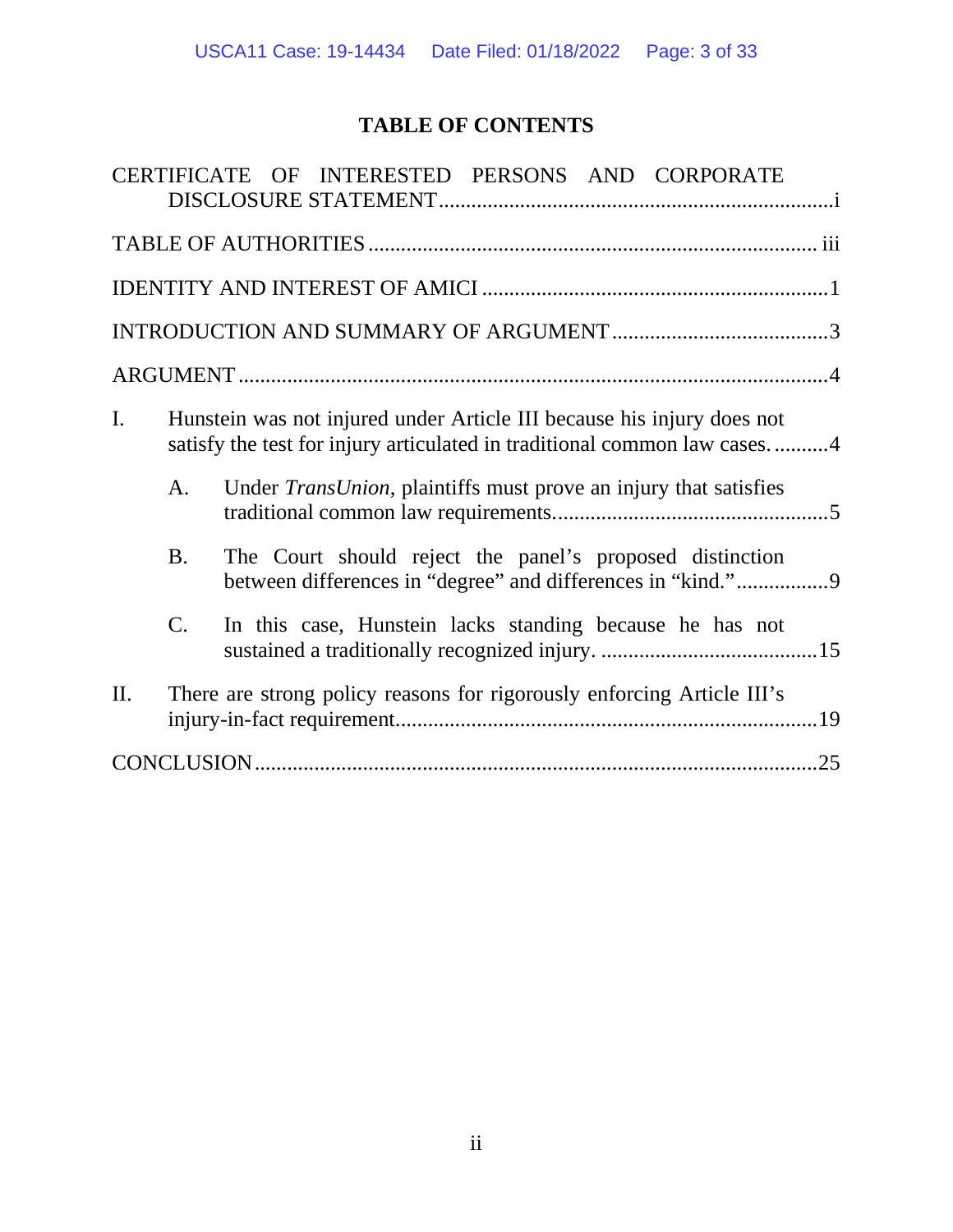# **TABLE OF AUTHORITIES\***

## **CASES**

| In re Facebook Biometric Information Privacy Litigation, 326 F.R.D.<br>535 (N.D. Cal. 2018), aff'd sub nom. Patel v. Facebook, Inc., 932 |  |
|------------------------------------------------------------------------------------------------------------------------------------------|--|
| Gadelhak v. AT&T Services, Inc., 950 F.3d 458 (7th Cir. 2020), cert.                                                                     |  |
|                                                                                                                                          |  |
|                                                                                                                                          |  |
|                                                                                                                                          |  |
| Nghiem v. Dick's Sporting Goods, Inc., 318 F.R.D. 375 (C.D. Cal.                                                                         |  |
| Pensacola Motor Sales, Inc. v. Daphne Automotive, LLC, 155 So. 3d                                                                        |  |
|                                                                                                                                          |  |
| Shady Grove Orthopedic Associates, P.A. v. Allstate Insurance Co.,                                                                       |  |
| Stillmock v. Weis Markets, Inc., 385 F. App'x 267 (4th Cir. 2010)                                                                        |  |
| Stoops v. Wells Fargo Bank, N.A., 197 F. Supp. 3d 782 (W.D. Pa.                                                                          |  |

<sup>\*</sup> Authorities upon which we chiefly rely are marked with an asterisk.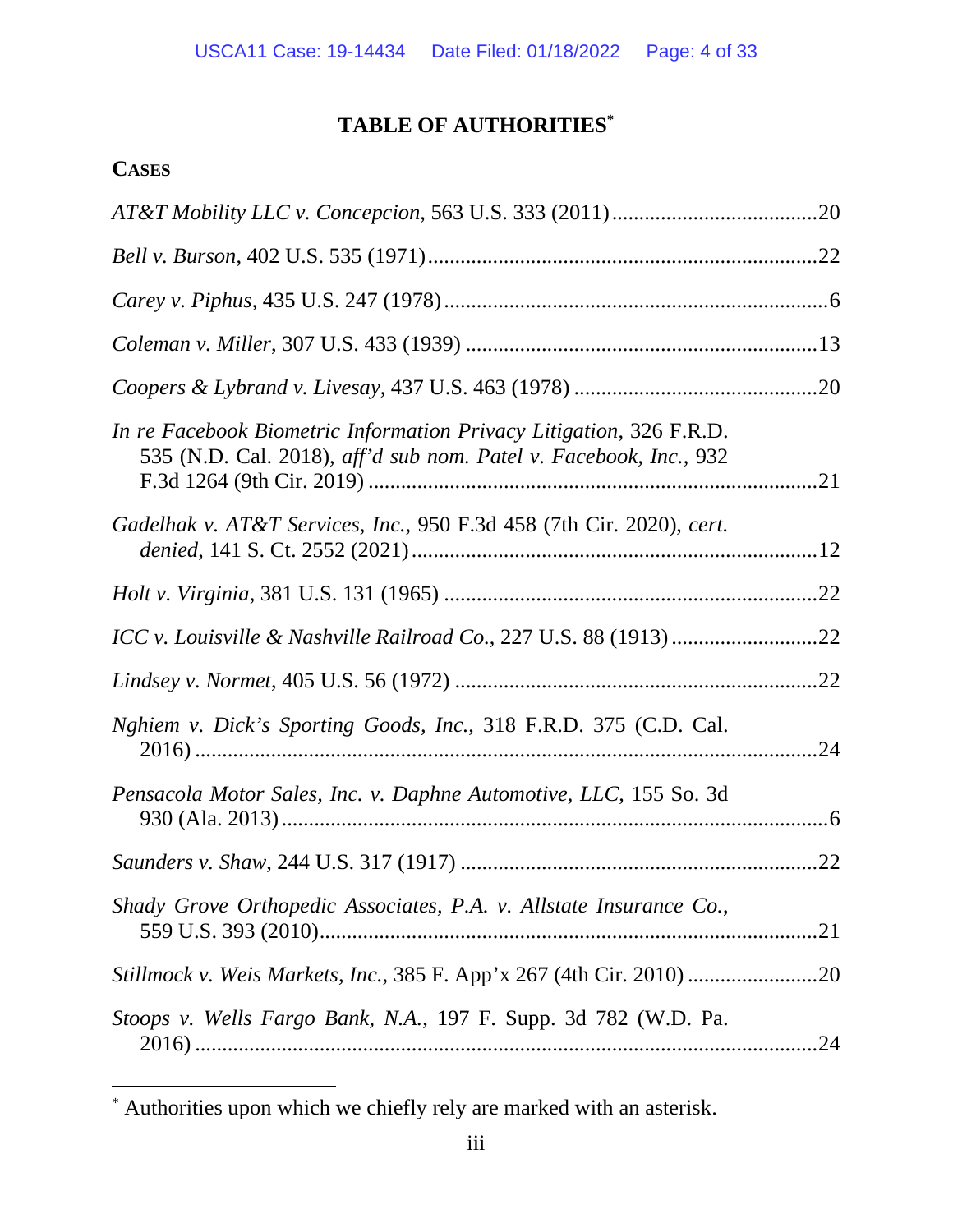\*TransUnion LLC v. Ramirez, 141 S. Ct. 2190 (2021) ............ 2, 3, 5, 6, 7, 8, 13, 19

# **STATUTES**

| <b>OTHER AUTHORITIES</b>                                            |  |
|---------------------------------------------------------------------|--|
| 2021 Carlton Fields Class Action Survey (2021), https://ClassAction |  |
| John H. Beisner et al., Class Action 'Cops': Public Servants or     |  |
|                                                                     |  |
|                                                                     |  |

| Martin H. Redish et al., Cy Pres Relief and the Pathologies of the |  |
|--------------------------------------------------------------------|--|
| Modern Class Action: A Normative and Empirical Analysis, 62        |  |
|                                                                    |  |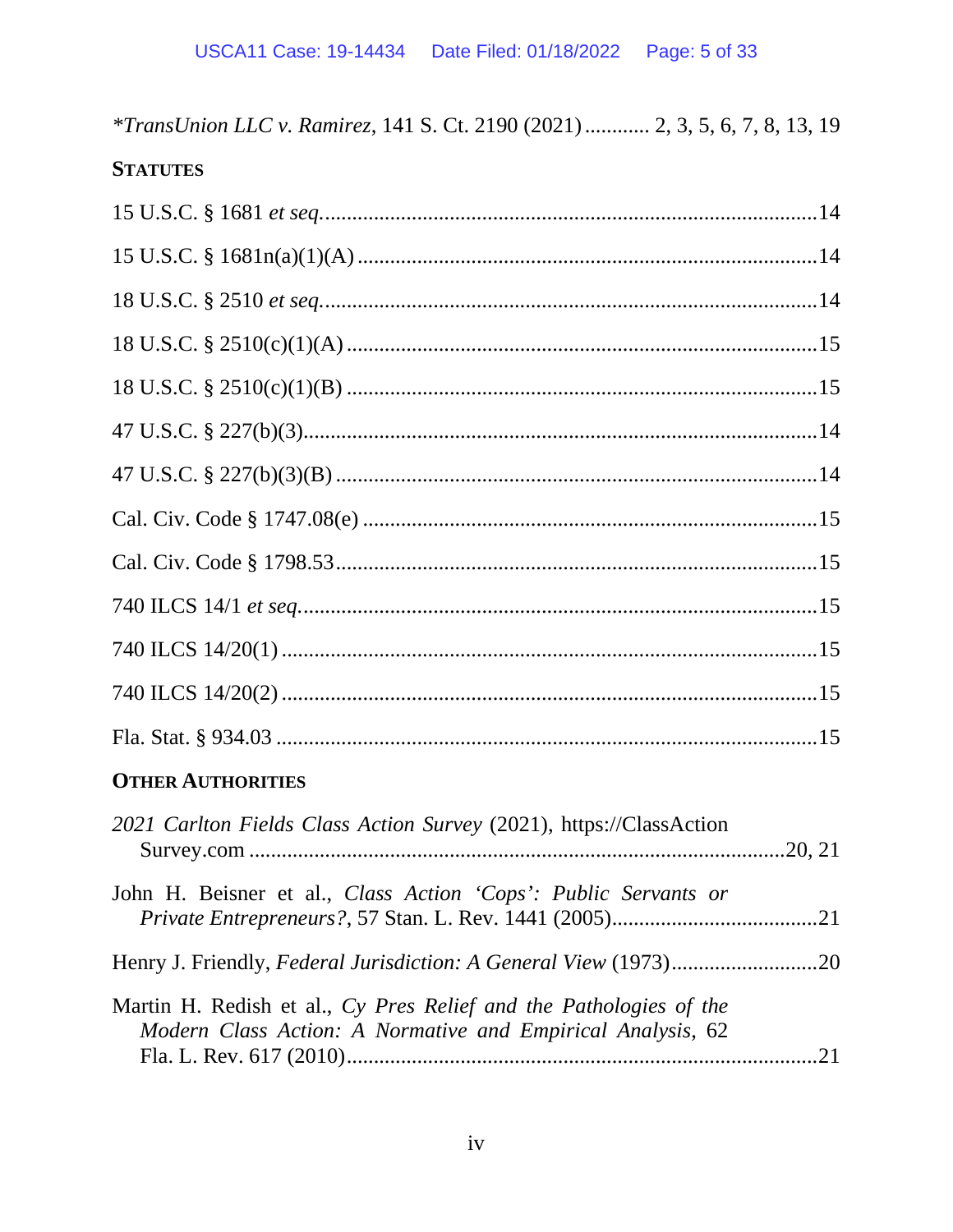| Restatement (First) of Torts § 571, Westlaw (database updated Oct.                                                                                                                                             |     |
|----------------------------------------------------------------------------------------------------------------------------------------------------------------------------------------------------------------|-----|
| Restatement (Second) of Torts § 652D, Westlaw (database updated                                                                                                                                                |     |
| United States Chamber Institute for Legal Reform, TCPA Litigation<br>Sprawl (2017), https://instituteforlegalreform.com/research/tcpa-<br>litigation-sprawl-a-study-of-the-sources-and-targets-of-recent-tcpa- | .24 |
| United States Chamber Institute for Legal Reform, Turning the Tide:<br>The Effects of Duguid (Dec. 2021), https://instituteforlegalreform.<br>com/wp-content/uploads/2021/12/1323 ILR TCPA Report              | 24  |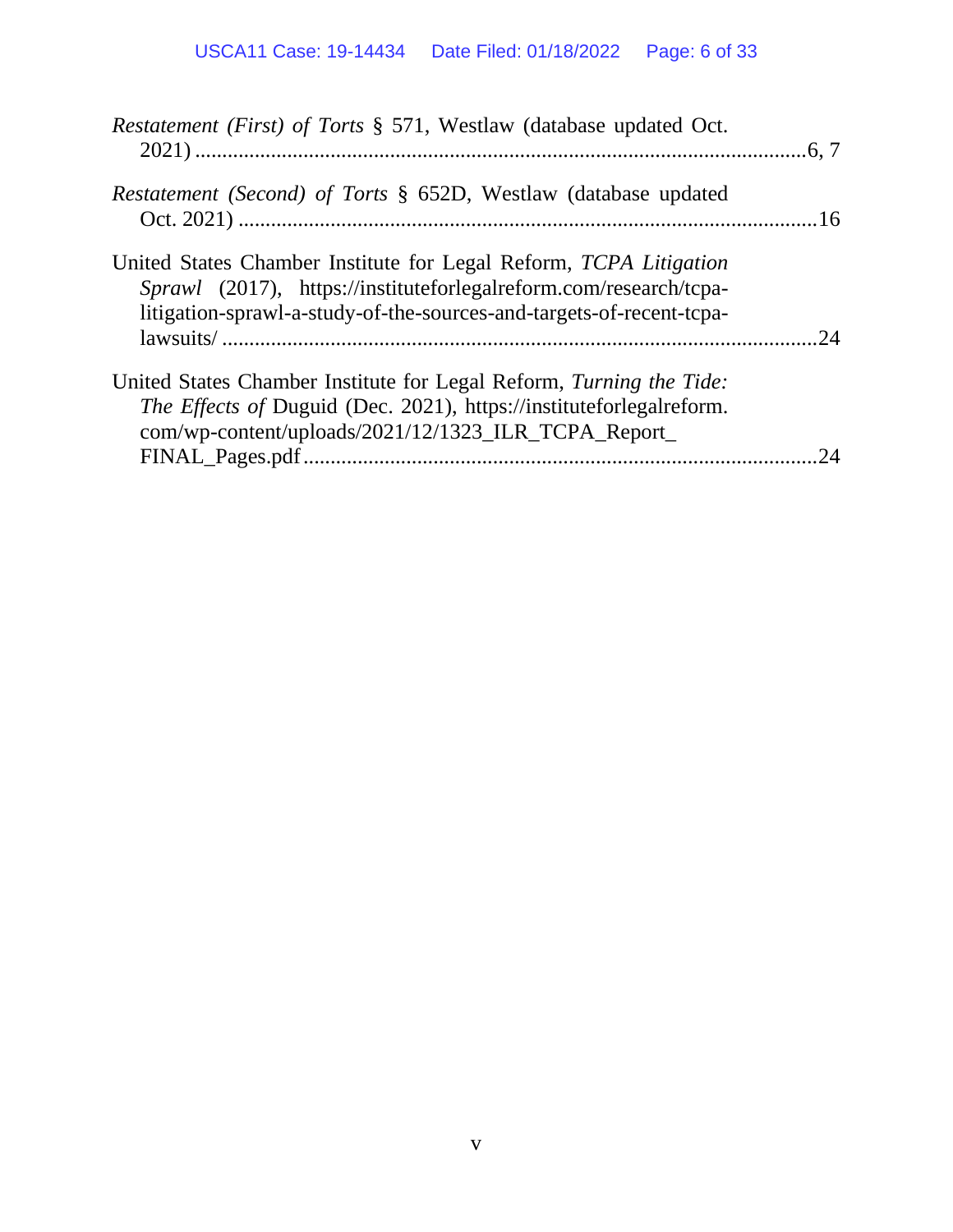#### **IDENTITY AND INTEREST OF AMICI<sup>1</sup>**

The Chamber of Commerce of the United States of America (the "Chamber") is the world's largest business federation. It represents 300,000 direct members and indirectly represents the interests of more than three million companies and professional organizations of every size, in every industry sector, and from every region of the country. An important function of the Chamber is to represent the interests of its members in matters before Congress, the Executive Branch, and the courts. To that end, the Chamber regularly files *amicus curiae* briefs in cases, like this one, that raise issues of concern to the Nation's business community.

The Retail Litigation Center, Inc. ("RLC") is the only public policy organization dedicated to representing the retail industry in the judiciary. The RLC's members include many of the country's largest and most innovative retailers. They employ millions of workers throughout the United States, provide goods and services to tens of millions of consumers, and account for tens of billions of dollars in annual sales. The RLC seeks to provide courts with retail-

<sup>&</sup>lt;sup>1</sup> Pursuant to Fed. R. App. P. 29(a)(4)(E), *amici curiae* state that no party's counsel authored this brief in whole or in part; that no party or party's counsel contributed money that was intended to fund preparing or submitting the brief; and that no person other than the *amici curiae*, their members, or their counsel contributed money that was intended to fund preparing or submitting the brief.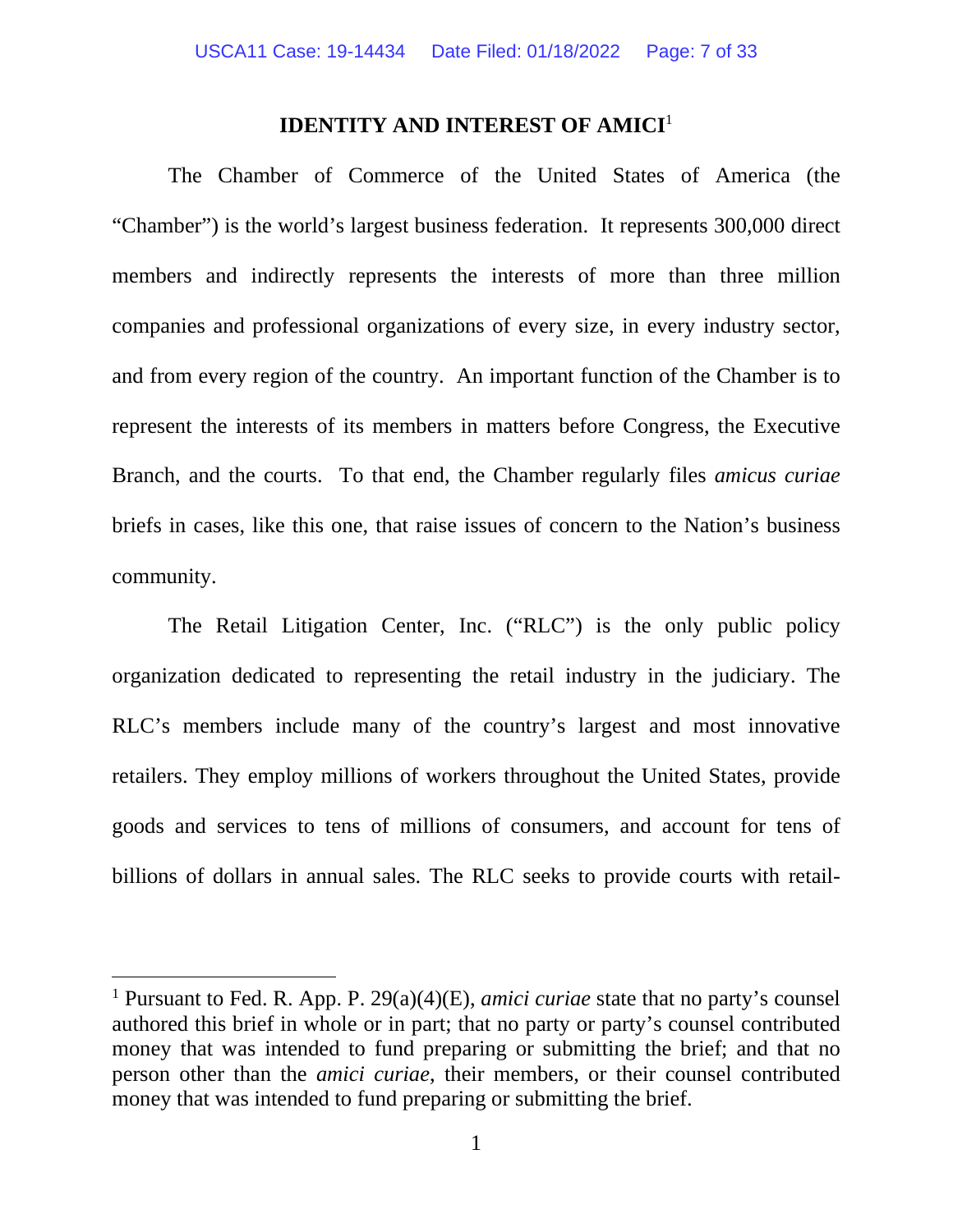#### USCA11 Case: 19-14434 Date Filed: 01/18/2022 Page: 8 of 33

industry perspectives on important legal issues impacting its members, and to highlight the potential industry-wide con sequences of significant pending cases.

*Amici* have a significant interest in the Article III issue presented in this case because their members face putative class action lawsuits, including lawsuits alleging violations of, and seeking to recover statutory damages under, the Fair Debt Collection Practices Act. Article III requires plaintiffs to allege concrete harm bearing "a 'close relationship' to a harm traditionally recognized as providing a basis for a lawsuit in American courts." *TransUnion LLC v. Ramirez*, 141 S. Ct. 2190, 2200 (2021). But Hunstein and other putative class members cannot satisfy that standard because they have not sustained any injury that is remotely similar to the types of injuries that would have been traditionally recognized by American courts as actionable. Hunstein alleges that he was injured when Preferred transmitted information about his debt to a third party vendor. But *TransUnion* squarely held that purported "injuries" caused by corporations disseminating information to their vendors are not actionable. *Id.* at 2210 n.6. More fundamentally, *TransUnion* establishes that the plaintiff must plead and prove an injury that would have been recognized under the traditional common-law test for injury—a requirement that Hunstein cannot satisfy here.

If the panel's decision stands, *TransUnion* will be a near dead letter in this circuit. Other class-action plaintiffs' lawyers will be encouraged to bring the very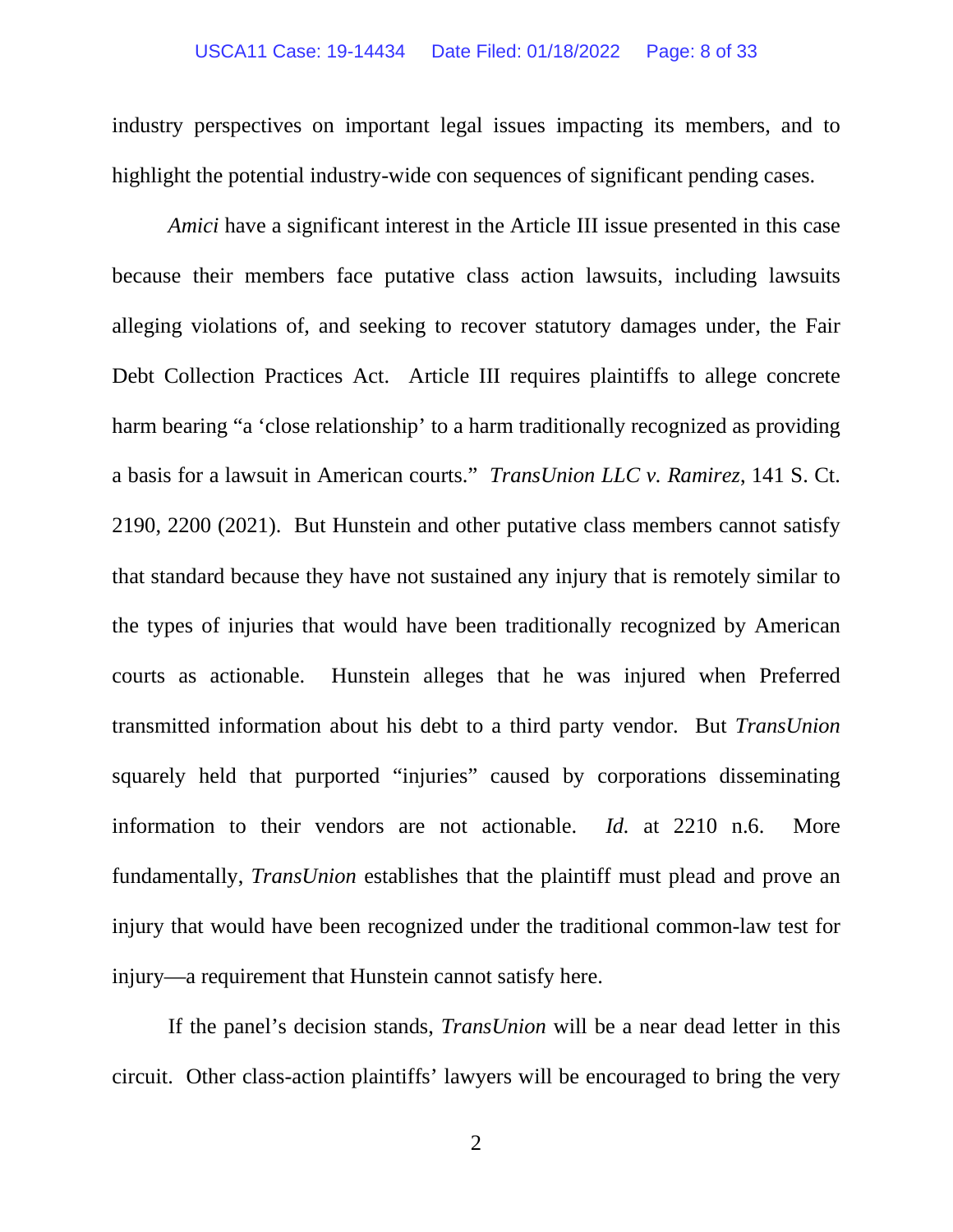type of abusive class action litigation that *TransUnion* repudiated. And businesses will find themselves mired in massive lawsuits over alleged technical statutory violations that have not caused actual harm to the vast majority of the class. *Amici*  therefore have a strong interest in this case and in affirmance of the decision below.

#### **INTRODUCTION AND SUMMARY OF ARGUMENT**

In *TransUnion LLC v. Ramirez*, 141 S. Ct. 2190 (2021), the Supreme Court held that Article III standing requires proof of an injury with "a 'close relationship' to a harm traditionally recognized as providing a basis for a lawsuit in American courts." *Id.* at 2200. The Supreme Court's application of that rule made clear that the "close relationship" requirement has teeth. Under *TransUnion*, Article III requires a plaintiff to prove an injury that would have satisfied the *actual test for harm* recognized at common law. The "close relationship" test does not allow a plaintiff to show that a non-traditional injury is actionable merely because it is "close" to a traditionally recognized harm in some abstract sense. Instead, the "close relationship" test merely recognizes the reality that it will sometimes be impossible for a plaintiff to find a factually indistinguishable common law case. Nonetheless, the plaintiff must still prove that the injury meets the traditional common law test for actionable harm.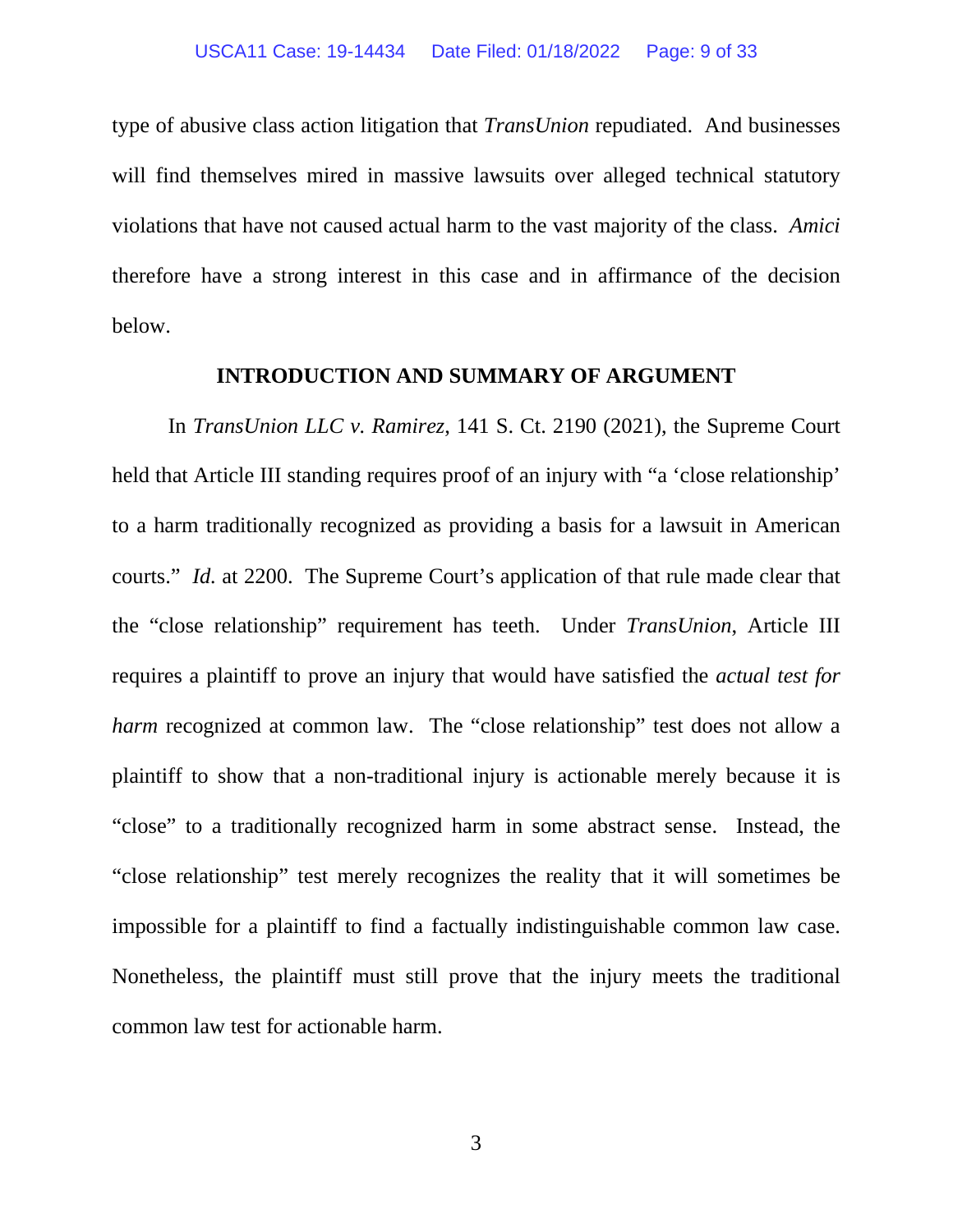#### USCA11 Case: 19-14434 Date Filed: 01/18/2022 Page: 10 of 33

This Court should reject the panel's view that injuries that differ in "degree" from traditional harms are actionable, but injuries that differ in "kind" are not. This distinction is irreconcilable with *TransUnion*'s reasoning, has no grounding in tradition, and is completely indeterminate. Applying the correct legal standard, this case is easy: Hunstein's claim fails because his injury would not have met the traditional common law test for harm.

Ruling in Hunstein's favor would result in adverse policy consequences. No-injury class actions are a drain on productive American businesses—and statutory damages class actions in which each class member sustains no traditionally recognized injury are particularly pernicious. The Court should not open the door to a form of litigation that creates massive settlement pressure while yielding little more than a transfer of funds from businesses to class action lawyers, with minimal or no benefit for the class.

#### **ARGUMENT**

### **I. Hunstein was not injured under Article III because his injury does not satisfy the test for injury articulated in traditional common law cases.**

The Court should hold that *TransUnion* requires plaintiffs to prove that their asserted injury satisfies the *actual test for harm* articulated in common law cases. The Court should decline Hunstein's invitation to hold that an injury is actionable if it is sufficiently "close" to traditionally recognized harms in some undefined sense, and to draw unmanageable distinctions between the kind and degree of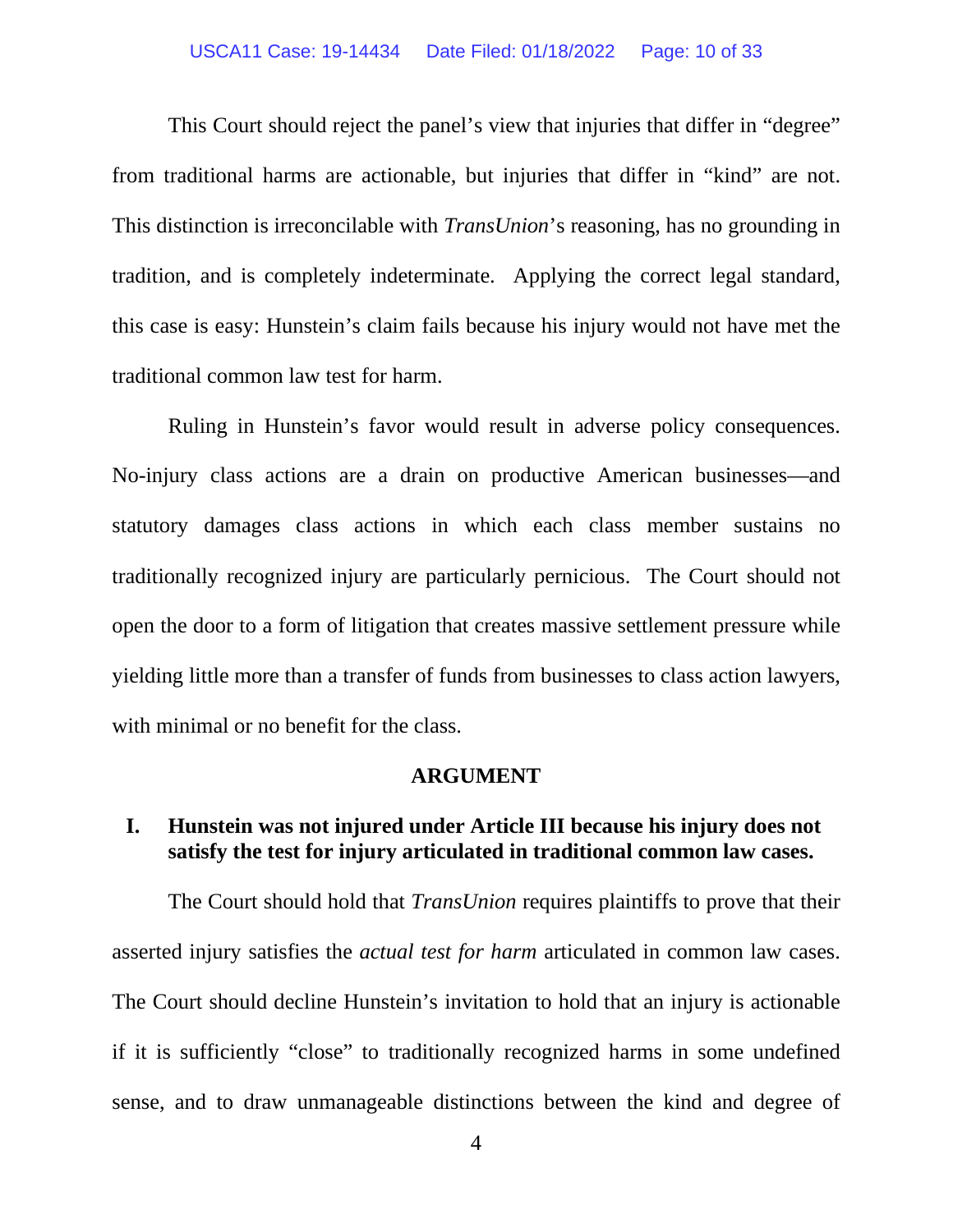harms. In this case, the Court should hold that Hunstein's injury is not actionable because it does not satisfy the elements of any traditional tort.

### **A. Under** *TransUnion***, plaintiffs must prove an injury that satisfies traditional common law requirements.**

In *TransUnion*, the Supreme Court held that Article III standing requires proof of an injury with "a 'close relationship' to a harm traditionally recognized as providing a basis for a lawsuit in American courts." 141 S. Ct. at 2200. Although plaintiffs need not identify an "exact duplicate in American history and tradition," they must show a "a close historical or common-law analogue for their asserted injury." *Id.* at 2204. When a plaintiff alleges an intangible injury, that injury must bear a "close relationship" to the types of intangible injuries that traditionally supported lawsuits in American courts, such as "reputational harms, disclosure of private information, and intrusion upon seclusion." *Id.* 

The Supreme Court went on to apply that legal standard to the facts of the case—and, in doing so, made clear that the "close relationship" requirement has teeth. Throughout its opinion, the Court stated that while the plaintiff need not identify a factually identical common law tort case, the plaintiff must show that the asserted injury satisfies the *actual test for injury* articulated in common law tort cases.

The Court first addressed whether the plaintiffs were injured by TransUnion's transmission to third parties of credit reports characterizing the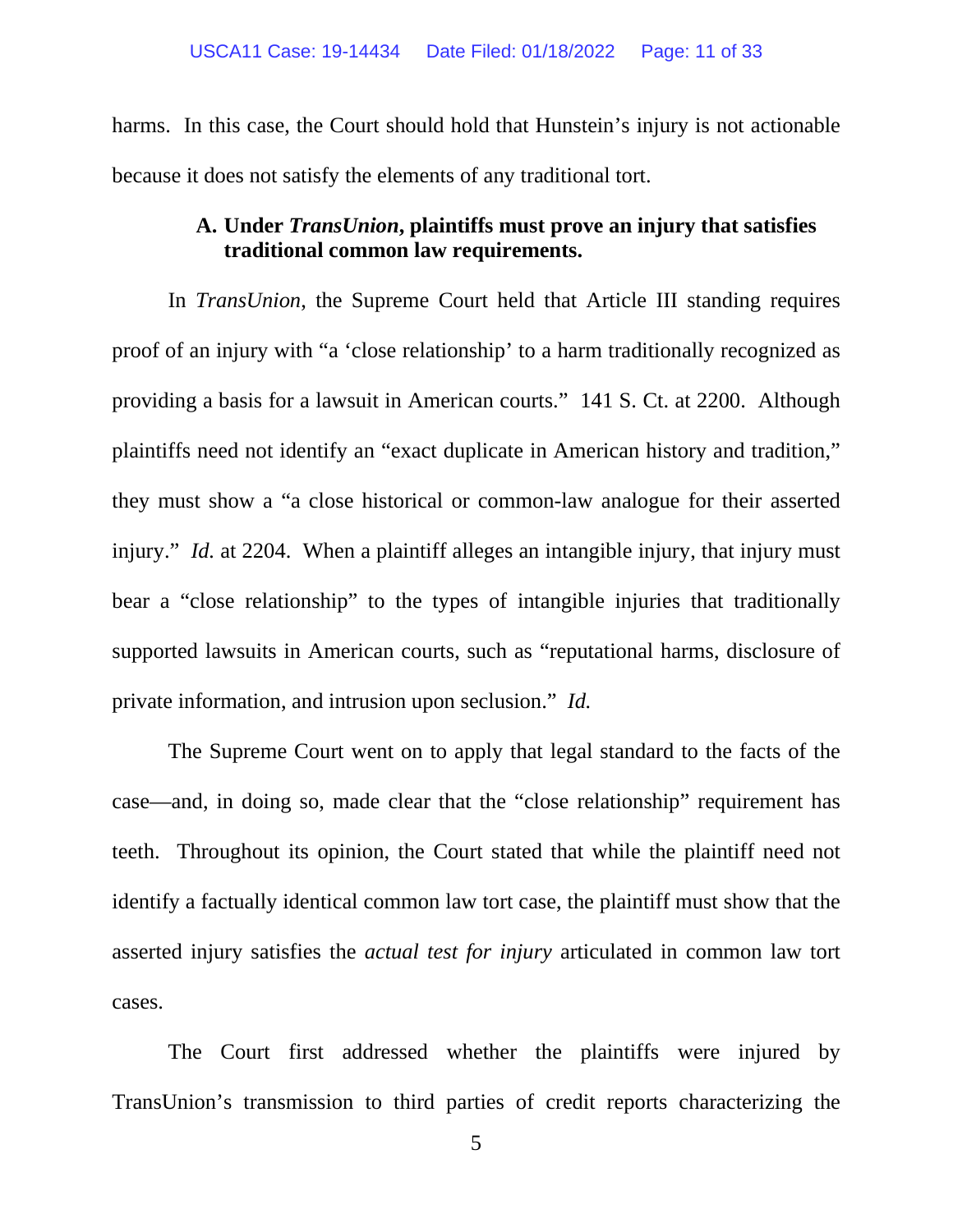#### USCA11 Case: 19-14434 Date Filed: 01/18/2022 Page: 12 of 33

plaintiffs as terrorists or criminals. The Court grounded its analysis in the traditional legal standard that "a person is injured when a defamatory statement 'that would subject him to hatred, contempt, or ridicule' is published to a third party." *Id.* at 2208 (citation omitted). Applying this standard, the Court had "no trouble" concluding that those who are labeled "potential terrorists, drug traffickers, or serious criminals" suffer "a harm with a 'close relationship' to the harm associated with the tort of defamation." *Id.* at 2209. TransUnion objected to this conclusion on the ground that its credit reports characterized people as *potential* terrorists rather than *actual* terrorists, and hence were not "technically false." *Id.* The Court rejected this argument, finding that "[t]he harm from being labeled a 'potential terrorist' bears a close relationship to the harm from being labeled a 'terrorist.'" *Id.*

The Court's conclusion is consistent with the common law. Common law courts would have characterized *both* the statement "this person is a terrorist," *and* the statement "this person is a potential terrorist," as defamatory if published to a third party. Under the common law, imputing a serious crime (which undoubtedly includes terrorism) to another is defamatory per se. *See Restatement (First) of Torts* § 571, Westlaw (database updated Oct. 2021) (reciting rule and collecting cases); *Carey v. Piphus*, 435 U.S. 247, 262 n.18 (1978); *see also, e.g.*, *Pensacola Motor Sales, Inc. v. Daphne Auto., LLC*, 155 So. 3d 930, 943 (Ala. 2013)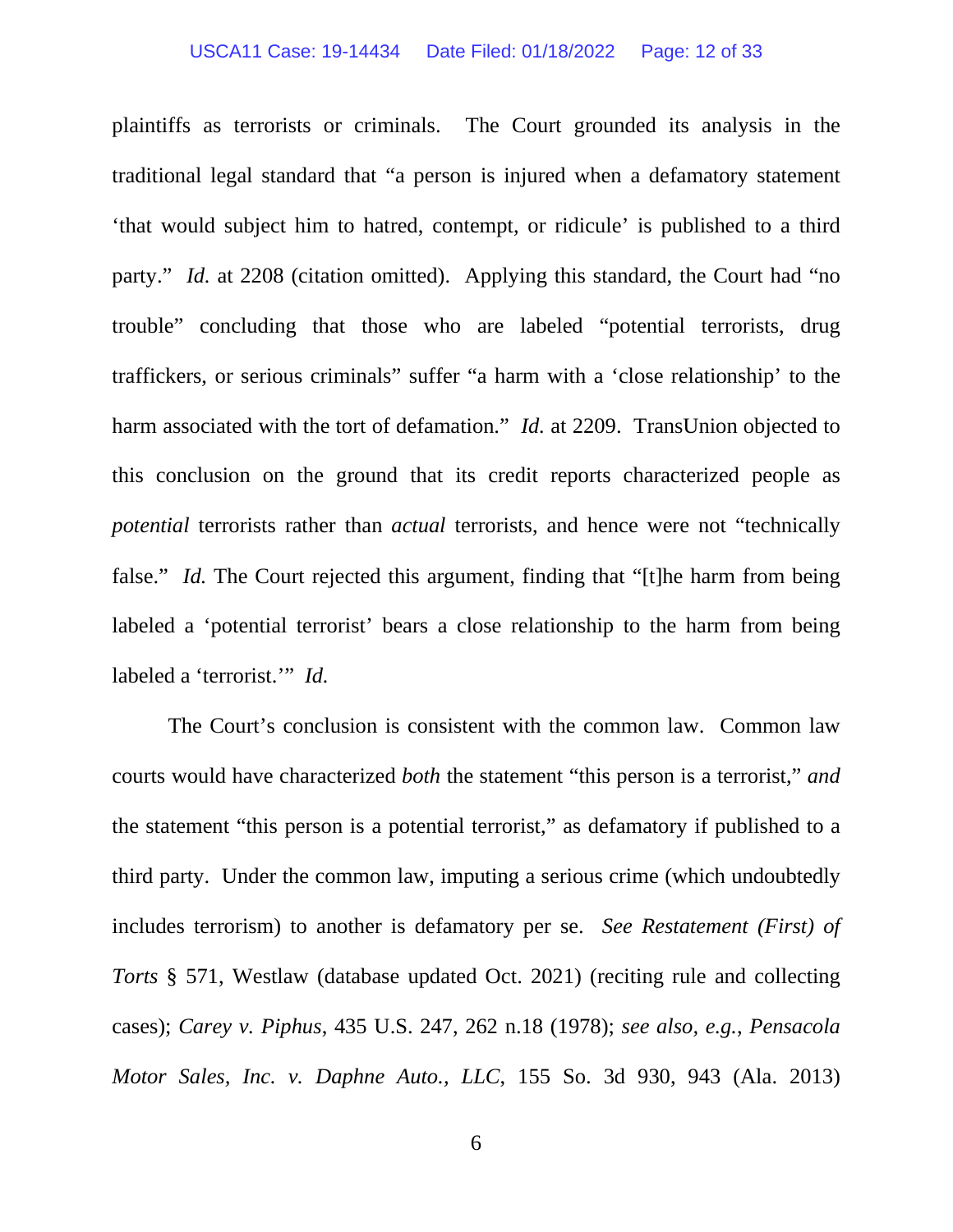#### USCA11 Case: 19-14434 Date Filed: 01/18/2022 Page: 13 of 33

(upholding verdict finding accusations of links to terrorist activity to be defamatory per se). Moreover, using the phrase "potential terrorist" rather than "terrorist" would not have been a defense to liability. Liability attached to the mere implication of a serious crime: "[if] the imputation [was] sufficiently made, the defamer [was] liable," even if he expressed doubt or disbelief regarding the charge. *Restatement (First) of Torts* § 571, *supra*, cmt. c. Hence, under *TransUnion*, as a necessary prerequisite to satisfying the "close relationship" requirement, the asserted injury must meet the test for harm already recognized in the common law.

The Court applied the same reasoning in addressing whether the plaintiffs were injured by credit reports that were inaccurate but that were not disseminated to third parties. The Court identified the traditional legal standard for proving injury: the plaintiff must show dissemination to third parties. *TransUnion*, 141 S. Ct. at 2209 ("Publication is 'essential to liability' in a suit for defamation." (quoting *Restatement (First) of Torts)*, *supra*, § 577, cmt. a, at 192)). The *dispositive* fact was that the plaintiff's asserted injury did not meet that traditional legal standard because the information was not published. The Court explained that "the retention of information lawfully obtained, without further disclosure, traditionally has not provided the basis for a lawsuit in American courts, meaning that the mere existence of inaccurate information in a database is insufficient to confer Article III standing." *Id.* (internal quotation marks omitted). The Court did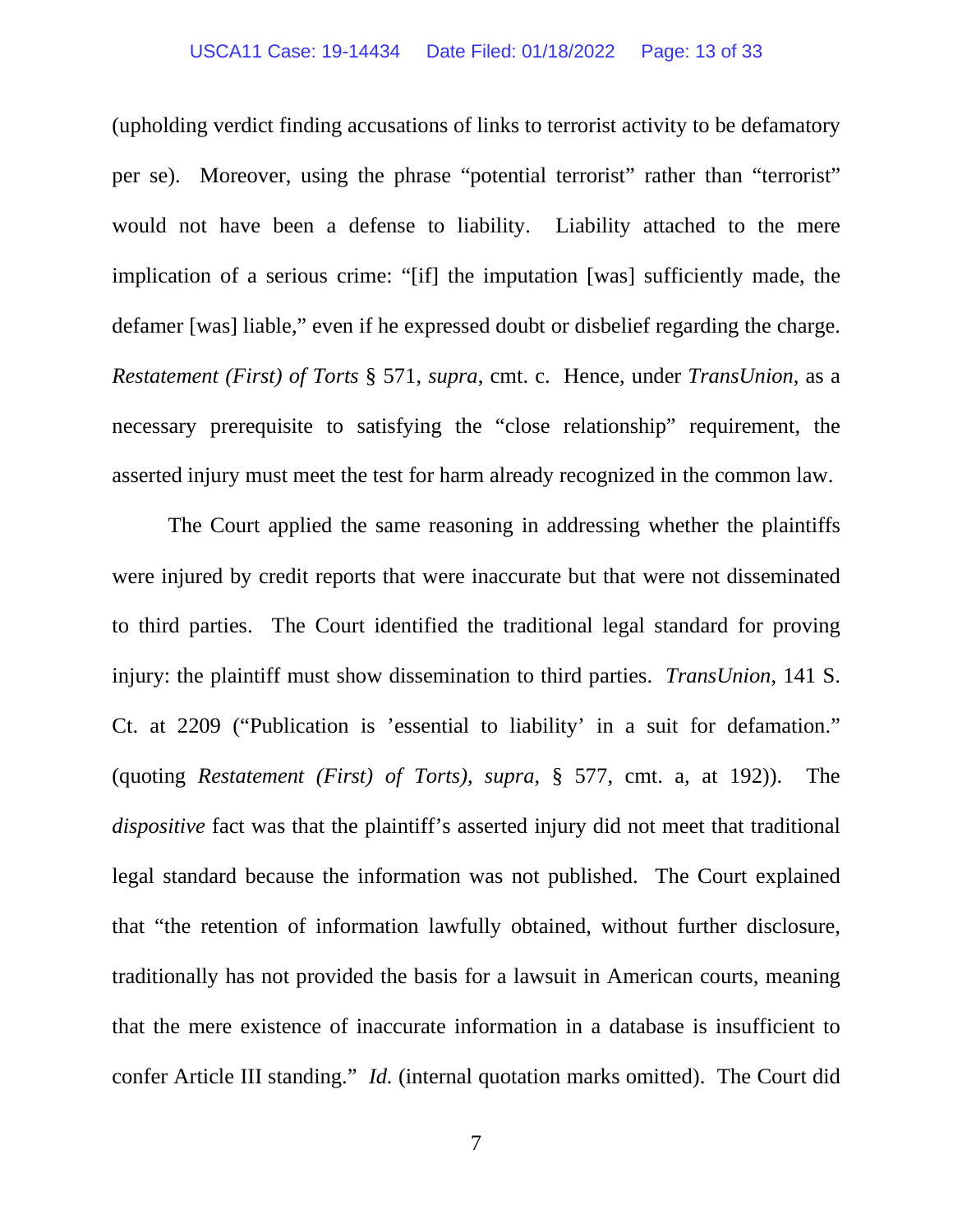#### USCA11 Case: 19-14434 Date Filed: 01/18/2022 Page: 14 of 33

not undertake an abstract analysis of whether the asserted injury was "close" in some undefined sense to traditionally recognized torts. Instead, the Court held that the asserted injury would not satisfy the traditional test for harm—end of case.

Finally, the Court rejected the plaintiff's argument that he was harmed because TransUnion published the allegedly false information "to employees within TransUnion and to the vendors that printed and sent the mailings that the class members received." *Id.* at 2210 n.6. The Court again deemed it dispositive that this asserted injury did not satisfy the traditional test for harm in defamation cases. The Court explained that "American courts did not traditionally recognize intra-company disclosures as actionable publications" and have not "necessarily recognized disclosures to printing vendors as actionable publications." *Id.* It cited the Restatement of Torts for the proposition that common law cases "generally require[d] evidence that the document was actually read and not merely processed." *Id.* The Court deemed these traditional principles dispositive: because the asserted injury "circumvents a fundamental requirement of an ordinary defamation claim—publication," it "does not bear a sufficiently 'close relationship' to the traditional defamation tort to qualify for Article III standing." *Id.* Crucially, the Court conducted no additional analysis of whether the asserted injury was "close" to the traditional defamation tort. Instead, once the Court found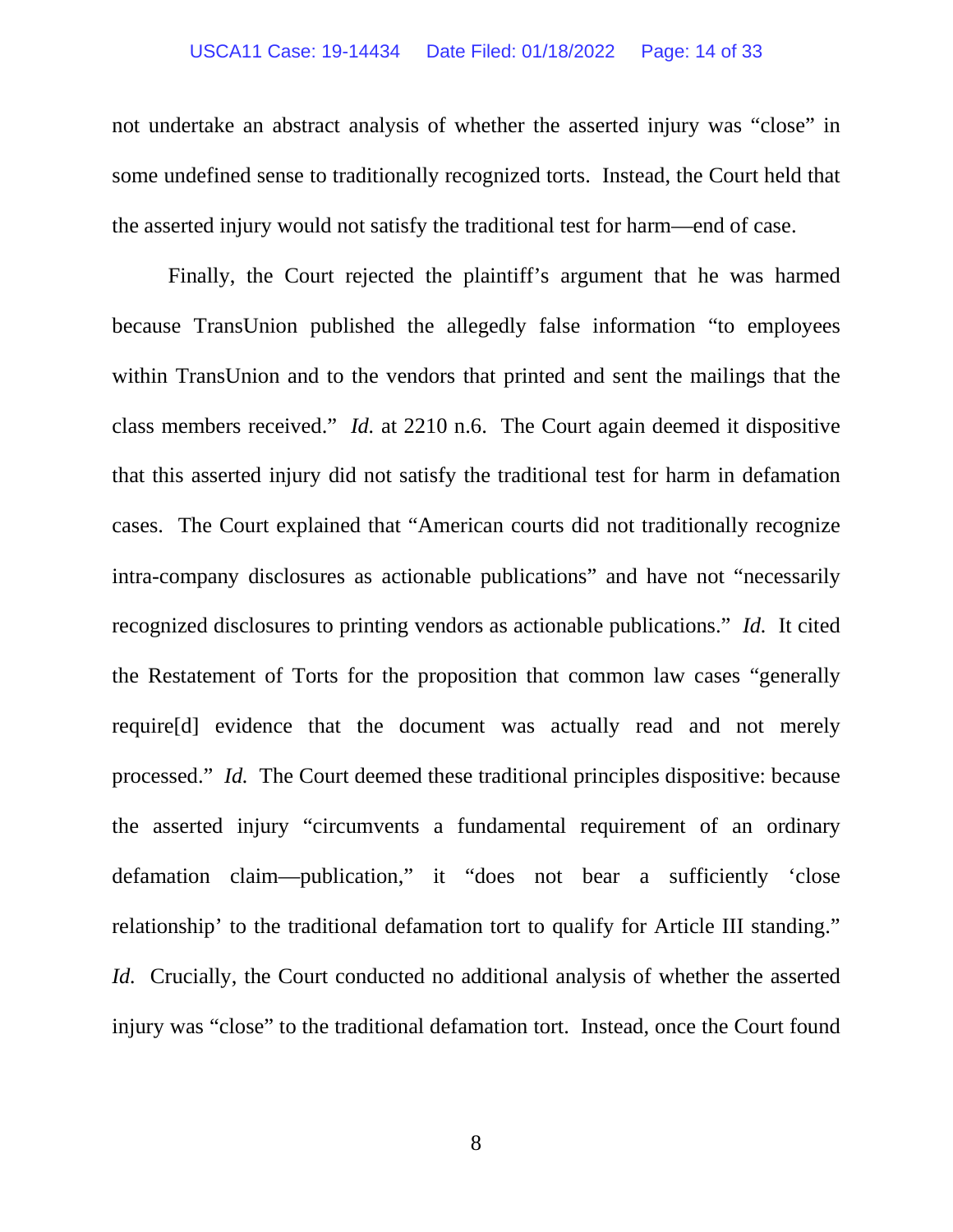#### USCA11 Case: 19-14434 Date Filed: 01/18/2022 Page: 15 of 33

that the asserted injury did not meet the publication requirement as traditionally articulated, no further analysis was necessary: the harm was not actionable.

As Preferred correctly explains, that analysis is particularly pertinent to this case because Hunstein's asserted injury—disclosure to a vendor—is exactly the type of injury the *TransUnion* Court held was not actionable. Indeed, *amici* fully agree with Preferred that this portion of the Court's opinion squarely forecloses Hunstein's argument. However, the Court's broader methodology is also revealing. The Court again applied the approach of determining whether the asserted injury met the actual common law test for harm. Rather than assessing whether the asserted injury was sufficiently "close" to a traditionally recognized harm, the Court deemed it dispositive—without engaging in further reasoning that traditional American courts would not have recognized disclosures to vendors as actionable. This Court should make clear that lower courts should apply the same methodology in adjudicating claims of Article III injury.

### **B. The Court should reject the panel's proposed distinction between differences in "degree" and differences in "kind."**

In reaching a contrary conclusion, the panel adopted the rule that an "intangible injury" must be "of the same kind as a harm actionable at common law but not necessarily the same degree." Op. at 18-19. Applying that rule, the panel held that Hunstein's asserted injury—that Preferred disclosed his personal information to CompuMail—was the same "kind" of injury as the injury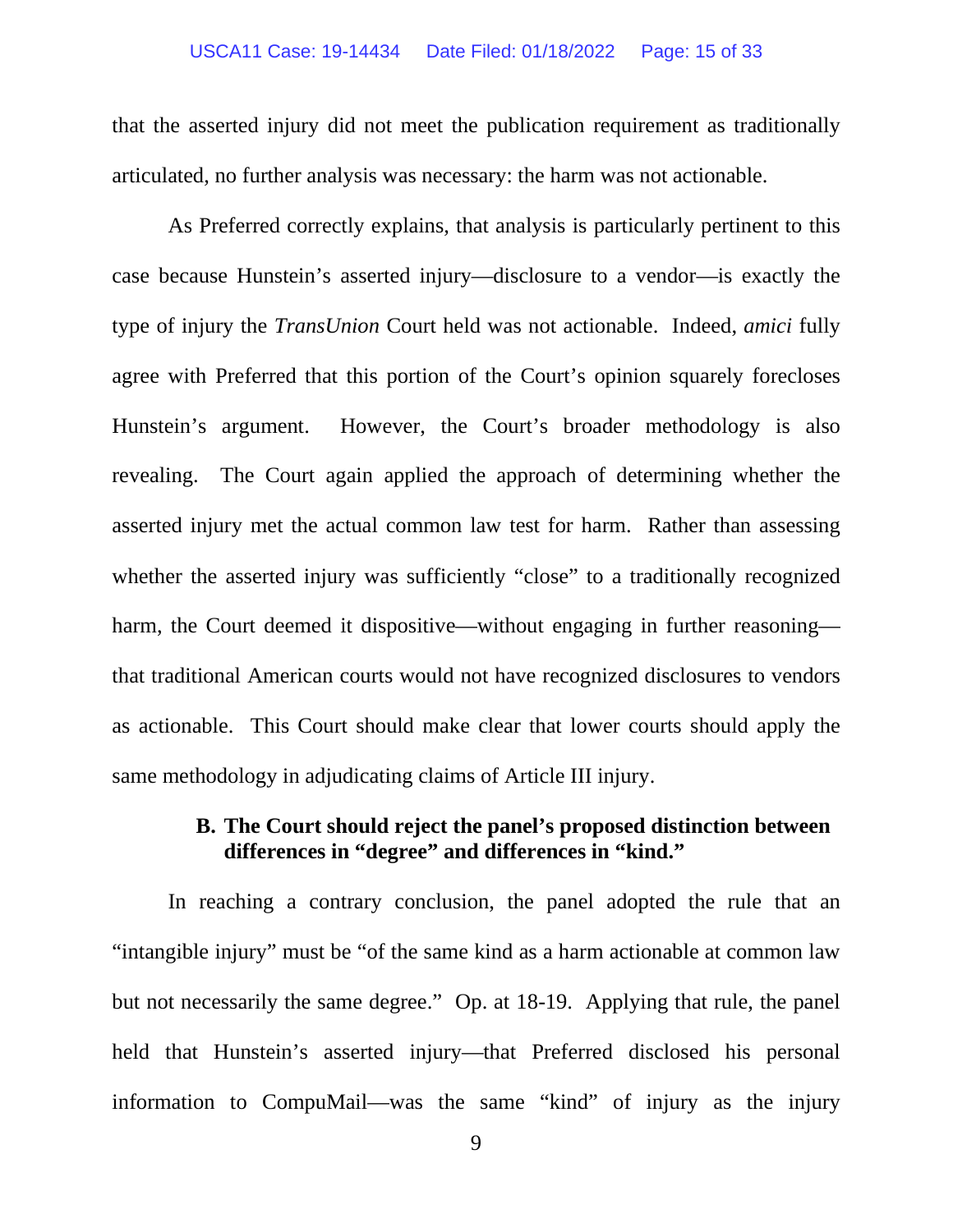#### USCA11 Case: 19-14434 Date Filed: 01/18/2022 Page: 16 of 33

recognized in the traditional tort for public disclosure of private facts, even though it differed in degree. Op. at 19-20. The panel acknowledged that "Preferred's disclosure of Hunstein's private information to CompuMail's employees might have been less widespread—less public—than the disclosures typical of actionable public-disclosure-of-private-facts claims," but it dismissed that distinction as merely "a matter of 'degree.'" Op. at 20. The panel concluded that Hunstein had alleged a sufficiently concrete injury because "publication of personal information to the employees of a single entity and more widespread dissemination of that same personal information remain similar in 'kind.'" *Id.* 

*Amici* agree with Preferred and the panel dissent that the panel's reasoning is incorrect on its own terms: disclosure to a vendor is a different "kind" of injury from disclosure to the general public. *See* Dissent at 9. More fundamentally, however, the debate between the majority and the dissent establishes that the Court should not enshrine the kind/degree distinction into circuit law. Instead, it should hold that an injury satisfies Article III only if it is sufficient in both kind and degree to meet the traditional requirements of common law claims.

First, the kind/degree distinction is indeterminate. The dialogue between the majority and dissent illustrates this point. The traditional tort of public disclosure of private facts required disclosure to the general public. Hunstein alleges that Preferred disclosed private information to a vendor. The dissent thought these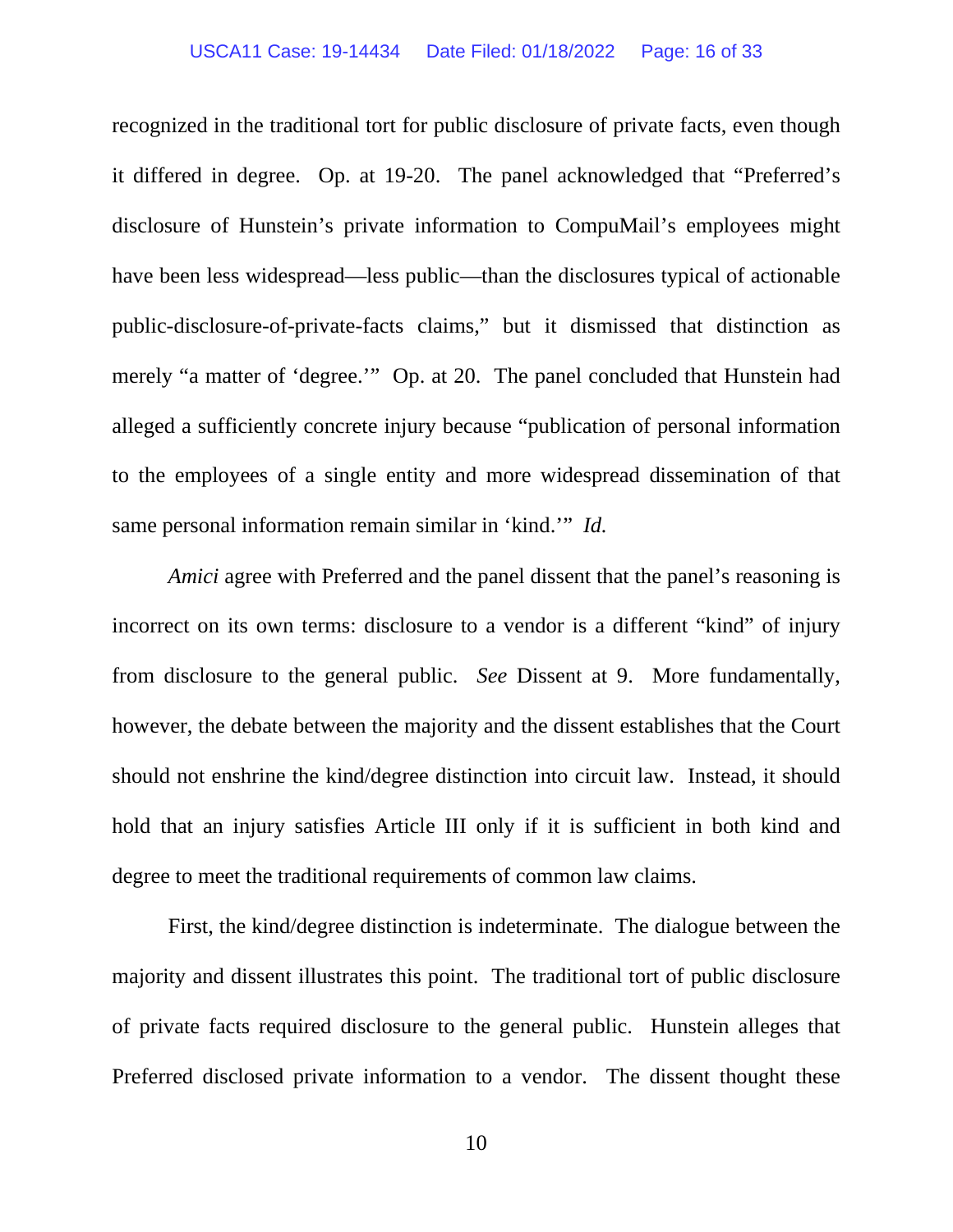injuries were different in kind: disclosure to the general public is a different kind of harm than disclosure to a single vendor. Dissent at 9. In response, the majority pointed to the difficulty of drawing the line between degree and kind:

And whatever that public-ness threshold is, how can it legitimately be described as a difference in "kind" rather than "degree"? Let's posit, for instance, that the magic number is 100. Does that really mean that a plaintiff in Hunstein's shoes suffers one "kind" of harm (insufficient to confer standing) if 99 employees see his private information, and an altogether different "kind" of harm (sufficient to confer standing) if just one more sees it? And can it really be that the *United States Constitution* demands that sort of bologna-slicing?

Op. at 20-21 n.7.

The majority believed that this line-drawing problem supported its view that the injuries differed in degree rather than kind. In reality, however, the majority's analysis shows that the line is incapable of being intelligibly and objectively drawn.

At some point, injuries are so different in degree that they become different in kind—but determining when that point arrives is completely subjective. Is a deep stab wound a different kind of injury, or merely a different degree of injury, than a paper cut? Both are incisions in the skin; they differ in degree because one is deeper than the other. But as a practical matter, these injuries are different in kind; one may call for a bandage, while another demands emergency medical care. The depth of cuts lies on a spectrum, and there is room for disagreement over whether two cuts differ in kind or merely in degree.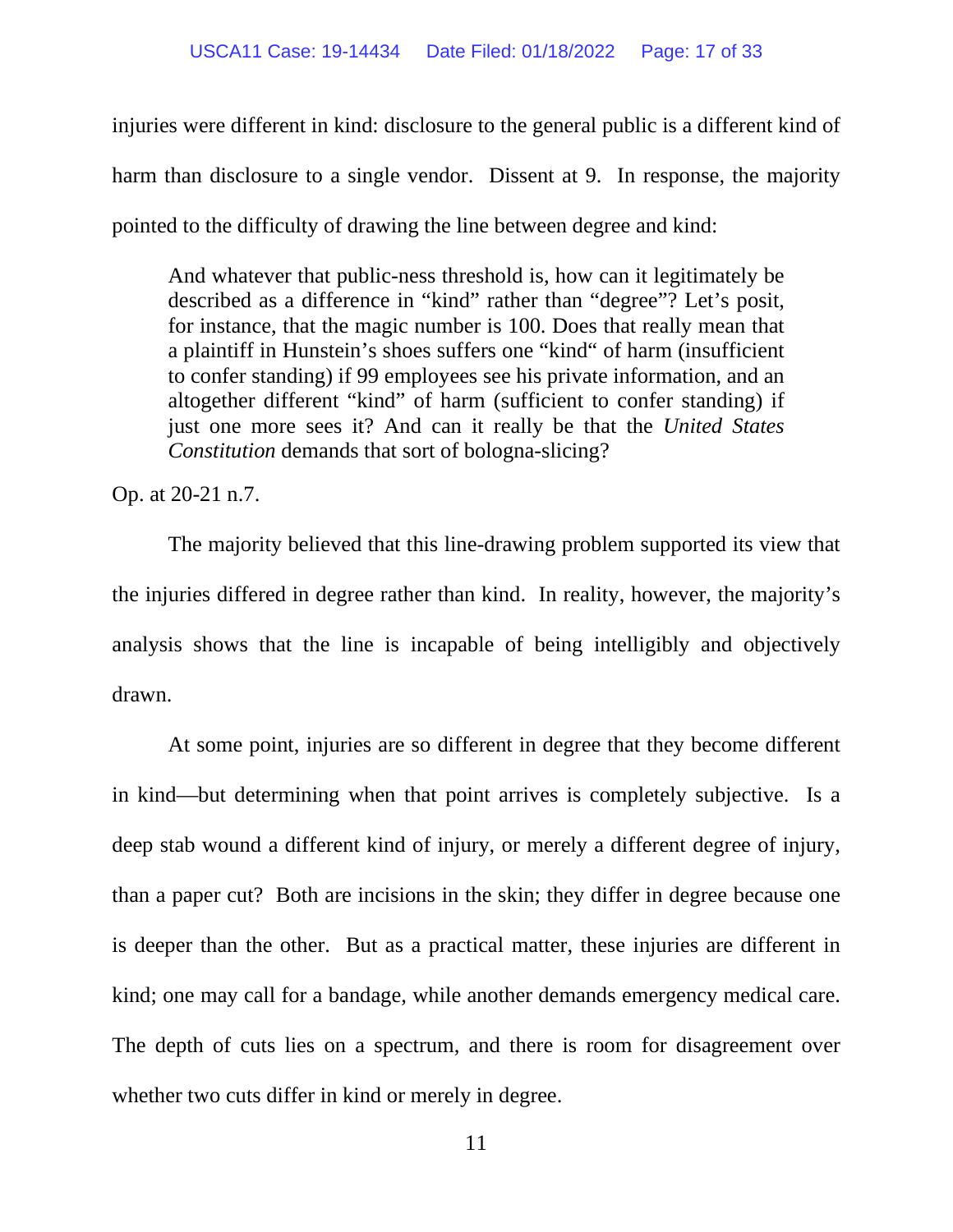#### USCA11 Case: 19-14434 Date Filed: 01/18/2022 Page: 18 of 33

Moreover, it will always be possible to find some similarities, and some differences, between injuries. Is a fractured knee a different kind of injury, or merely a different degree of injury, than a sprained knee? In some ways they are different kinds of injuries (breaking a bone is different from spraining a muscle), while in other ways they are different degrees of the same injury (in both cases the knee has been injured, but in one case the knee is injured more). There is simply no way to predictably apply the kind/degree distinction in this situation.

Or, consider *Gadelhak v. AT&T Services, Inc.*, 950 F.3d 458 (7th Cir. 2020), *cert. denied*, 141 S. Ct. 2552 (2021), which the majority cited with approval. Op. at 13-14. In that case, the Seventh Circuit concluded that a single annoying telephone call caused a different degree of injury, but the same kind of injury, as telephone calls that are "repeated with such persistence and frequency as to amount to a course of hounding the plaintiff," which are a traditional basis for common law liability. 950 F.3d at 462 (quotation marks omitted). It is true, in one sense, that multiple phone calls cause the same kind of injury as one phone call, only repeated multiple times. But it is also true that being hounded seems like a different kind of injury than merely bearing the annoyance of a single misplaced phone call. Being hounded can be frightening; getting a single phone call is not. Being hounded can cause the victim to take extraordinary action like filing a police report or seeking a restraining order; people are unlikely to take these steps when the telephone rings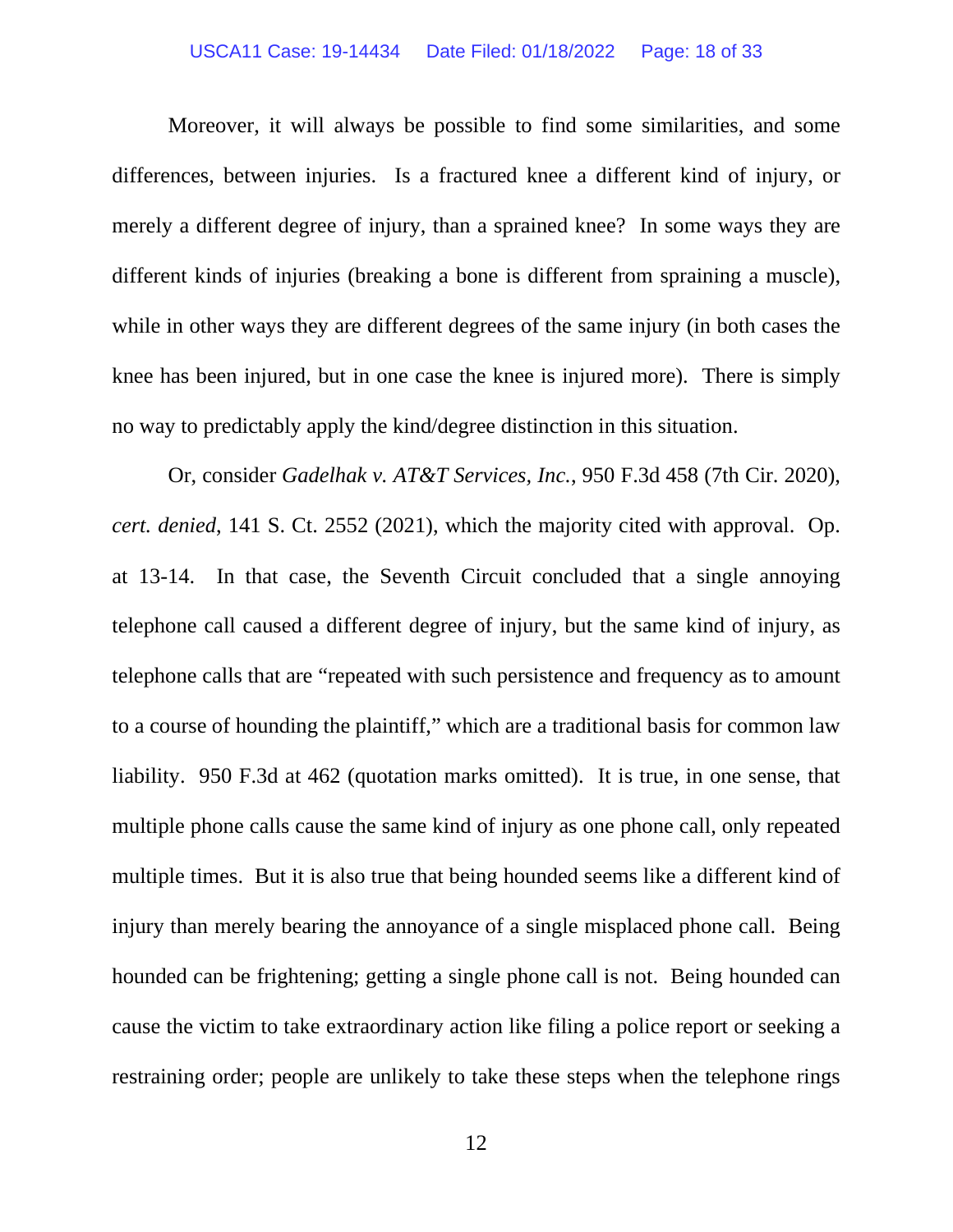#### USCA11 Case: 19-14434 Date Filed: 01/18/2022 Page: 19 of 33

once. Balancing those similarities and differences for purposes of a kind/degree distinction is utterly subjective.

Making matters worse, there is no extant body of law that can assist courts in drawing the kind/degree distinction. By contrast, when determining whether the elements of a common law claim are satisfied, courts can seek guidance in common law cases that have grappled with similar line-drawing problems. Relying on judicial precedent provides consistency and predictability to courts and litigants. But no similar body of law can assist courts in distinguishing between the kind and degree of injuries.

Adopting this distinction would be especially incongruous because *TransUnion* was premised on the importance of respecting tradition. The Court emphasized that the Article III inquiry should look to "history and tradition." 141 S. Ct. at 2204 (quotation marks omitted). And history and tradition have long guided the Supreme Court's Article III jurisprudence. *See, e.g.*, *Coleman v. Miller*, 307 U.S. 433, 460 (1939) (opinion of Frankfurter, J.) (in crafting Article III, "the framers ... gave merely the outlines of what were to them the familiar operations of the English judicial system and its manifestations on this side of the ocean before the Union"). Yet under Hunstein's proposed kind/degree rule, federal courts will face the difficult task of adopting a complete new body of constitutional law *ex nihilo*. History will be unhelpful: the premise of the panel's decision is that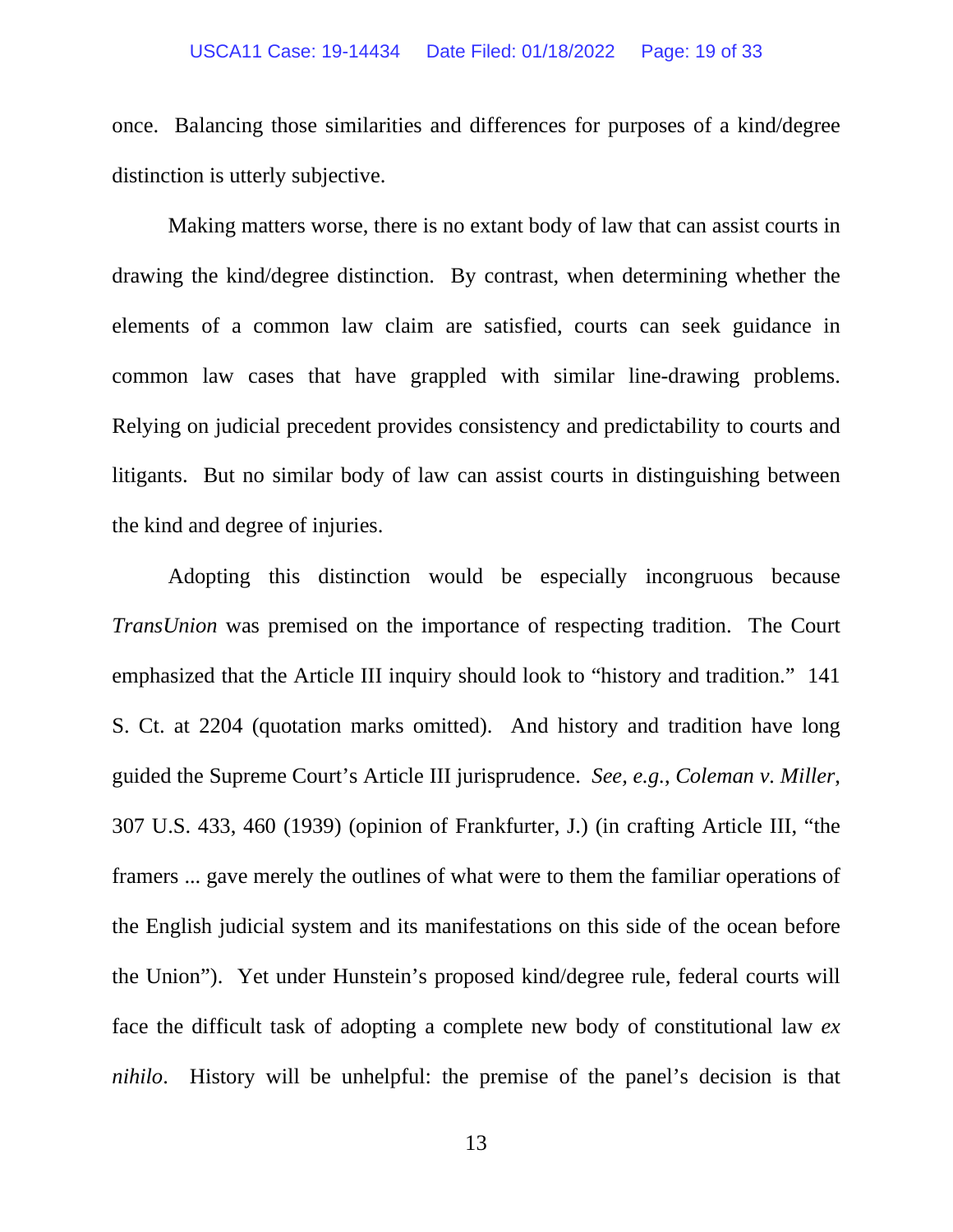#### USCA11 Case: 19-14434 Date Filed: 01/18/2022 Page: 20 of 33

injuries may be actionable even if they are *not* historically recognized. Nor can the courts defer to Congress's judgment. In *TransUnion* itself, Congress determined that creating false credit reports, without more, was a sufficiently serious harm to warrant statutory damages, but the Supreme Court nonetheless held that this harm could not support federal jurisdiction under Article III. Courts would simply have to grapple in the dark and decide, in every case, whether an injury was different in "degree," or instead in "kind," from traditionally recognized harms. The *TransUnion* Court did not contemplate this type of standardless inquiry.

Requiring courts to engage in this line-drawing exercise would be particularly burdensome because of the remarkable variety of statutory damages provisions under both federal and state law. To give a few examples that have given rise to class actions:

- The federal Telephone Consumer Protection Act (TCPA) places limits on unsolicited telephone calls and text messages. It provides for \$500 statutory damages per violation, 47 U.S.C. § 227(b)(3)(B), or up to \$1,500 per violation if the defendant committed the violation "willfully or knowingly." *Id.* § 227(b)(3).
- The federal Fair Credit Reporting Act, 15 U.S.C. § 1681 *et seq.*, covers information collected by credit bureaus and other similar agencies. It allows plaintiffs to recover statutory damages between \$100 and \$1,000. *Id.* §  $1681n(a)(1)(A)$ .
- The federal Electronic Communications Privacy Act, 18 U.S.C. § 2510 *et seq.*, protects the privacy of certain types of information that is sent electronically. It allows plaintiffs to recover statutory damages of up to \$500 for first-time offenses and up to \$1,000 for repeat offenses. *Id.* §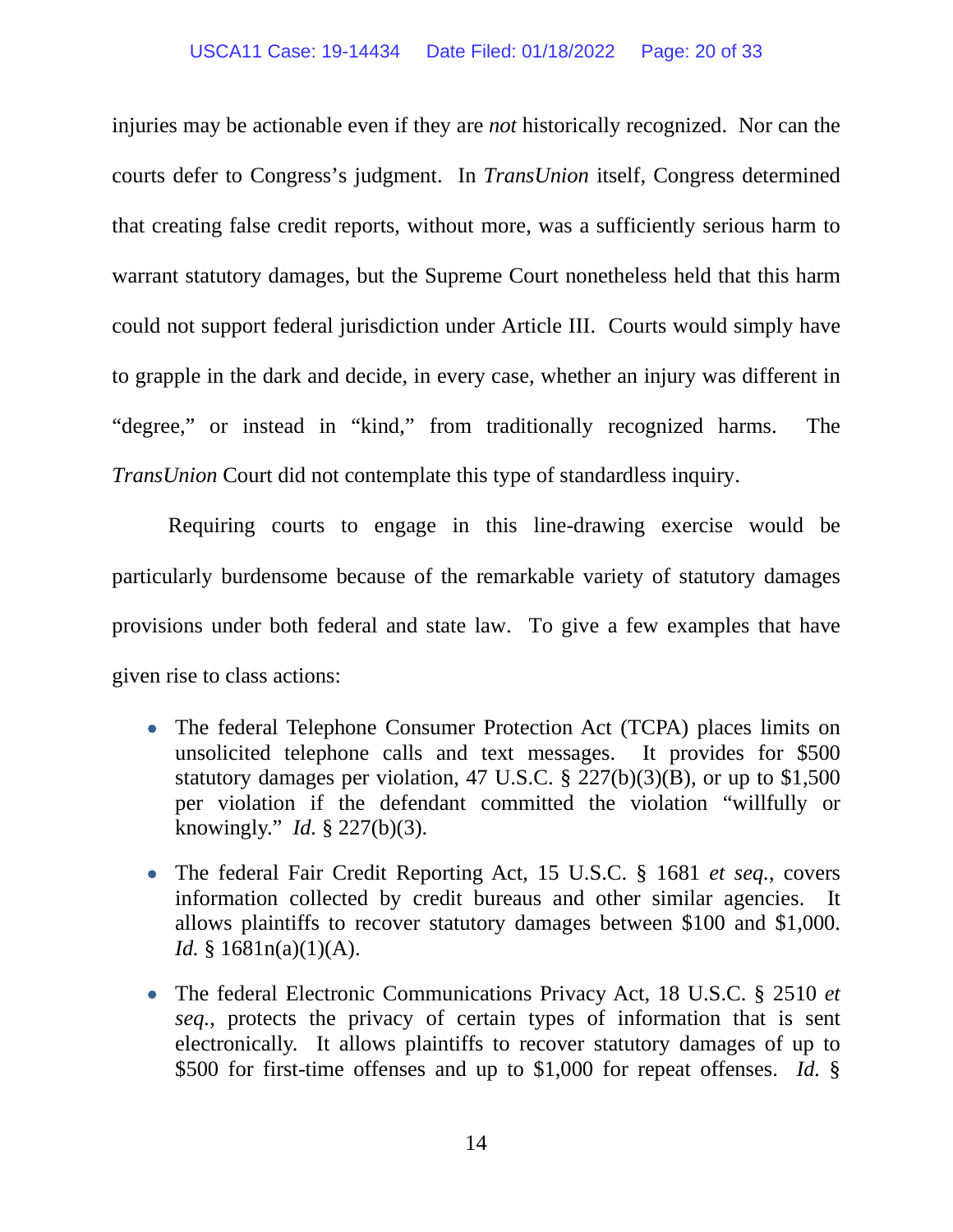$2520(c)(1)(A)$ -(B). Similar statutes exist under the laws of several states, including Florida. *See* Fla. Stat. § 934.03,

- The Illinois Biometric Information Privacy Act, 740 ILCS 14/1 *et seq.*, regulates the collection and storage of biometric information. It provides \$1,000 statutory damages for each negligent violation and \$5,000 for each reckless or intentional violation. *Id.* § 20(1)–(2).
- The California Song-Beverly Act, Cal. Civ. Code § 1747.08(e), provides a civil penalty of \$250 for the first violation and \$1,000 for each subsequent violation for businesses who request and record a credit card holder's personal identifying information.
- The California "Shine the Light" Law, Cal. Civ. Code § 1798.53, provides for a minimum of \$2,500 in exemplary damages for a company's failure to inform consumers that it has disclosed their personal information to a third party.

If the Court adopts the panel's proposed kind/degree distinction, litigants

will have to litigate the kind/degree distinction over and over again for every other statute, with unpredictable outcomes. The Court should instead apply the clear rule that the asserted injury must meet the traditional test for harm under the common law.

### **C. In this case, Hunstein lacks standing because he has not sustained a traditionally recognized injury.**

Applying *TransUnion* faithfully, this case is easy. Hunstein alleges that he was injured because Preferred shared information about his debt with a vendor. Would this injury satisfy any traditional common law test for intangible harm? No.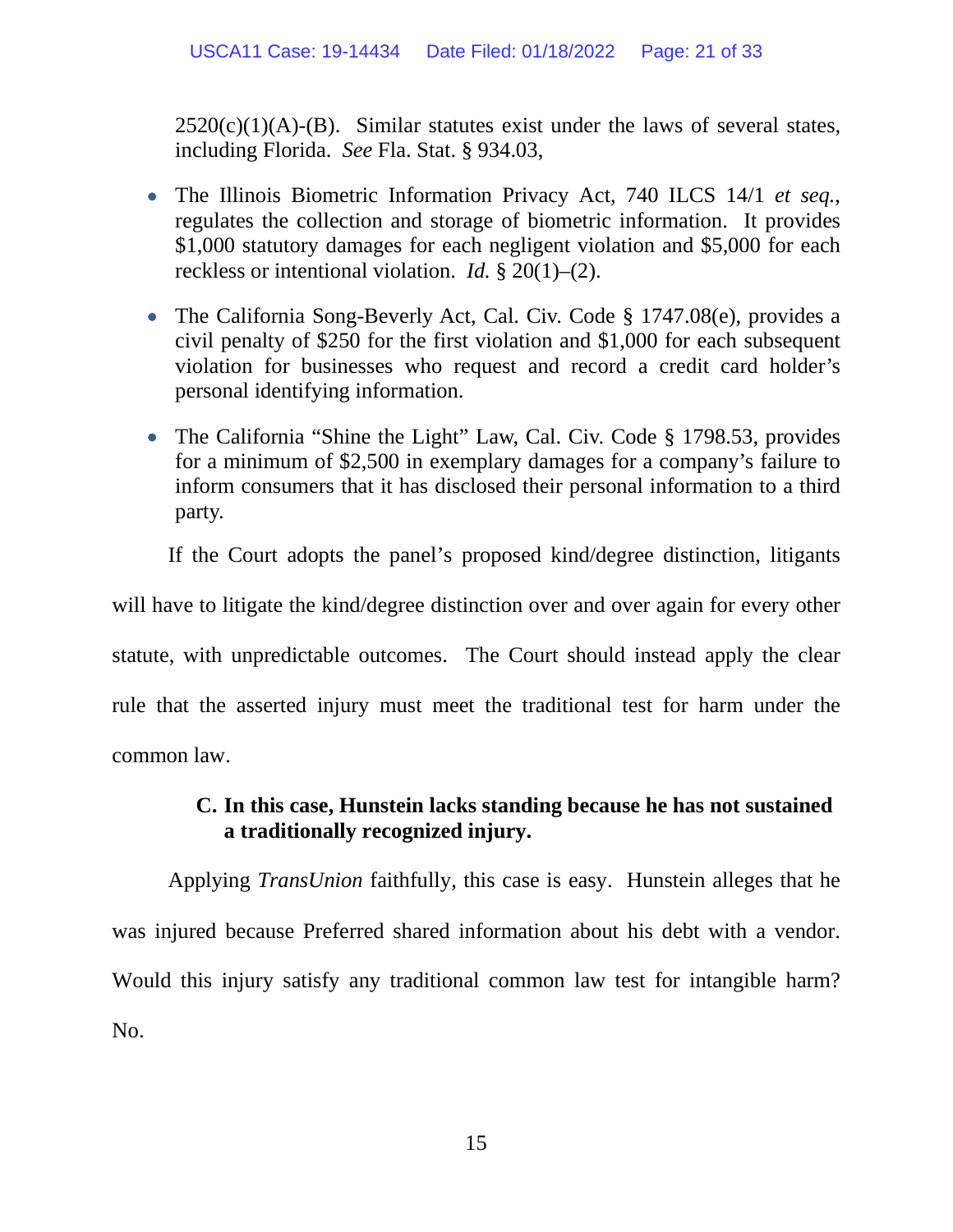The panel analogized the asserted injury to the tort of "public disclosure of private facts." Op. at 10 (quotation marks omitted). According to the Restatement, "[o]ne who gives publicity to a matter concerning the private life of another is subject to liability to the other for invasion of his privacy, if the matter publicized is of a kind that (a) would be highly offensive to a reasonable person, and (b) is not of legitimate concern to the public." *Id.* (quoting *Restatement (Second) of Torts* § 652D, Westlaw (database updated Oct. 2021)). But this tort requires disclosure *to the general public*. "[I]t is not an invasion of the right of privacy … to communicate a fact concerning the plaintiff's private life to a single person or even to a small group of persons." *Restatement (Second) of Torts* § 652D cmt. a. The Restatement then gives the following two illustrations:

> 1. A, a creditor, writes a letter to the employer of B, his debtor, informing him that B owes the debt and will not pay it. This is not an invasion of B's privacy under this Section.

> 2. A, a creditor, posts in the window of his shop, where it is read by those passing by on the street, a statement that B owes a debt to him and has not paid it. This is an invasion of B's privacy.

*Id.* That discussion should have resolved this case. Preferred made its disclosure to a "small group of persons"—*i.e.*, the employees of the vendor that viewed the information in the course of their employment. If there were any doubt about this, Illustration 1 dispels it. Illustration 1 provides that disclosure of a debt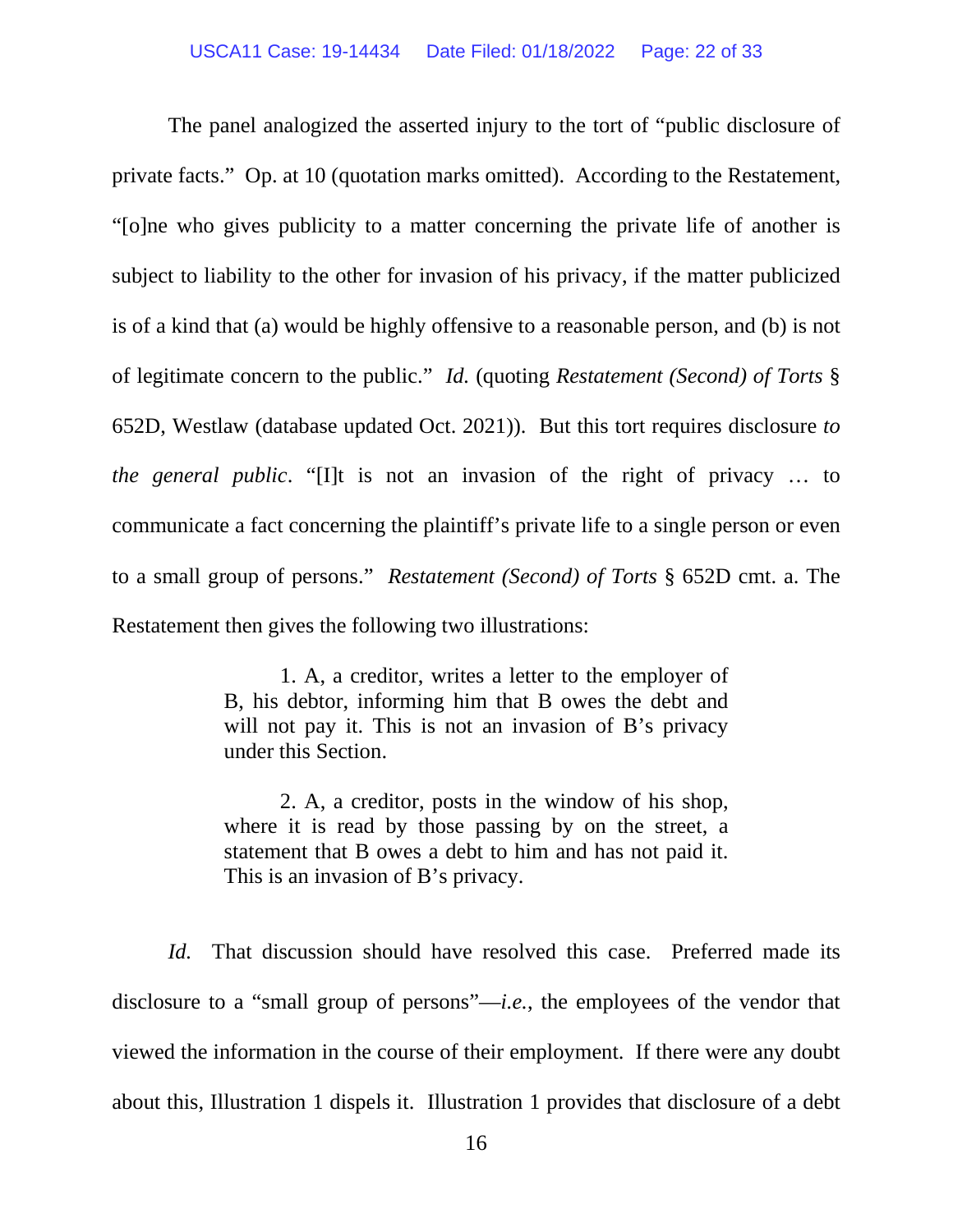#### USCA11 Case: 19-14434 Date Filed: 01/18/2022 Page: 23 of 33

to an "employer" is not actionable. This case is factually identical to Illustration 1 except that the disclosure is to a vendor rather than an employer. There is no rational reason that the disclosure in this case is *more* injurious than Illustration 1. Indeed, it is *less* injurious because the vendor is a mere agent of the creditor, whereas most people would not want their employers knowing about their private debts. Therefore, the asserted harm is not actionable under the common law which means it should not be actionable under Article III.

The panel's efforts to overcome this reasoning do not withstand scrutiny. First, the majority suggested that the vendor might have many employees, so perhaps the disclosure *was* to a large group of people. Op. at 20 n.7. This reasoning is irreconcilable with the Restatement, which establishes that a disclosure to a single legal entity—there, the "employer" —is not disclosure to the general public. As the dissent explained, regardless of how many employees an employer happens to have, a communication to the employer is not a communication "meant to be exchanged with the world." Dissent at 7 n.4. Here, too, the vendor is not synonymous with the general public, regardless of how many people happen to work there.

Next, the majority observed that it is hard to draw the line between "the general public" and a "small group of persons." Op. at 20 n.7. This is undoubtedly true. Virtually all sections of the Restatement present line-drawing

17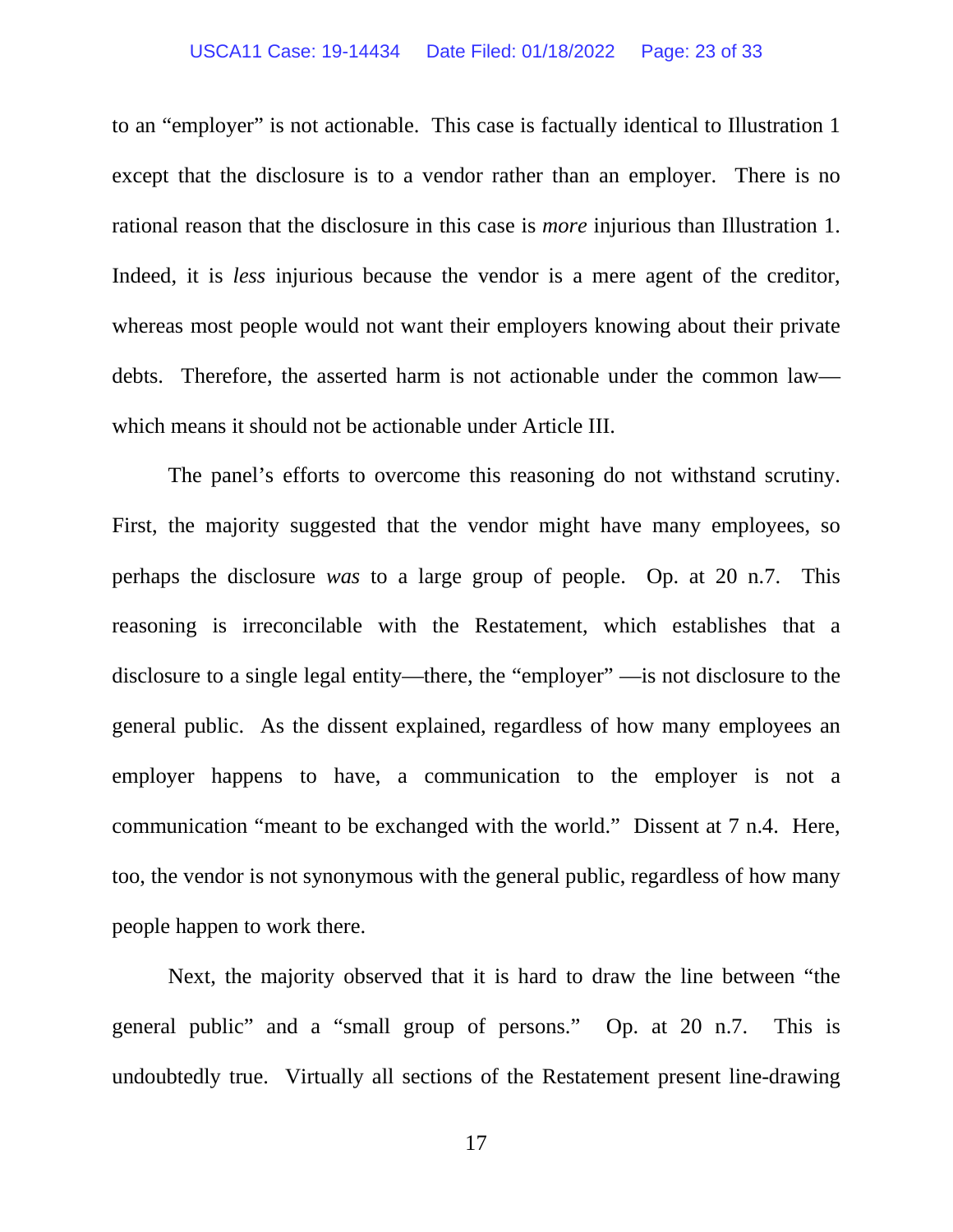difficulties at the margin, and Section 652D is no exception. No matter what legal standard the Court adopts, there will be some class of borderline cases.

However, it is far easier for courts to apply the legal standards already recognized by the common law, than to draw a new line on top of the old line. While there may be close cases under those legal standards, courts can draw upon a wealth of case law already in existence to guide their path. By contrast, under the majority's approach, there are now *two* blurry lines. The first is the line between harms that are traditionally actionable and harms that are not. The second is the brand-new degree/kind distinction, which has no common law antecedent. Under the majority's approach, courts will have to draw *both* lines: first to determine the scope of the common law, then to determine whether the asserted injury is close in "degree" to the common law harm. Drawing lines is never easy, but the majority's double-line-drawing approach will be impossible.

Finally, the majority explained that common law courts have sometimes differed on the precise degree of dissemination necessary to establish actionable harm. Op. at 21 n.7. That is true, and the same challenge exists any time a court attempts to discern a traditional common law standard. But that does not justify adopting a new degree/kind standard for purposes of recognizing injuries that *no* common law court would have deemed actionable.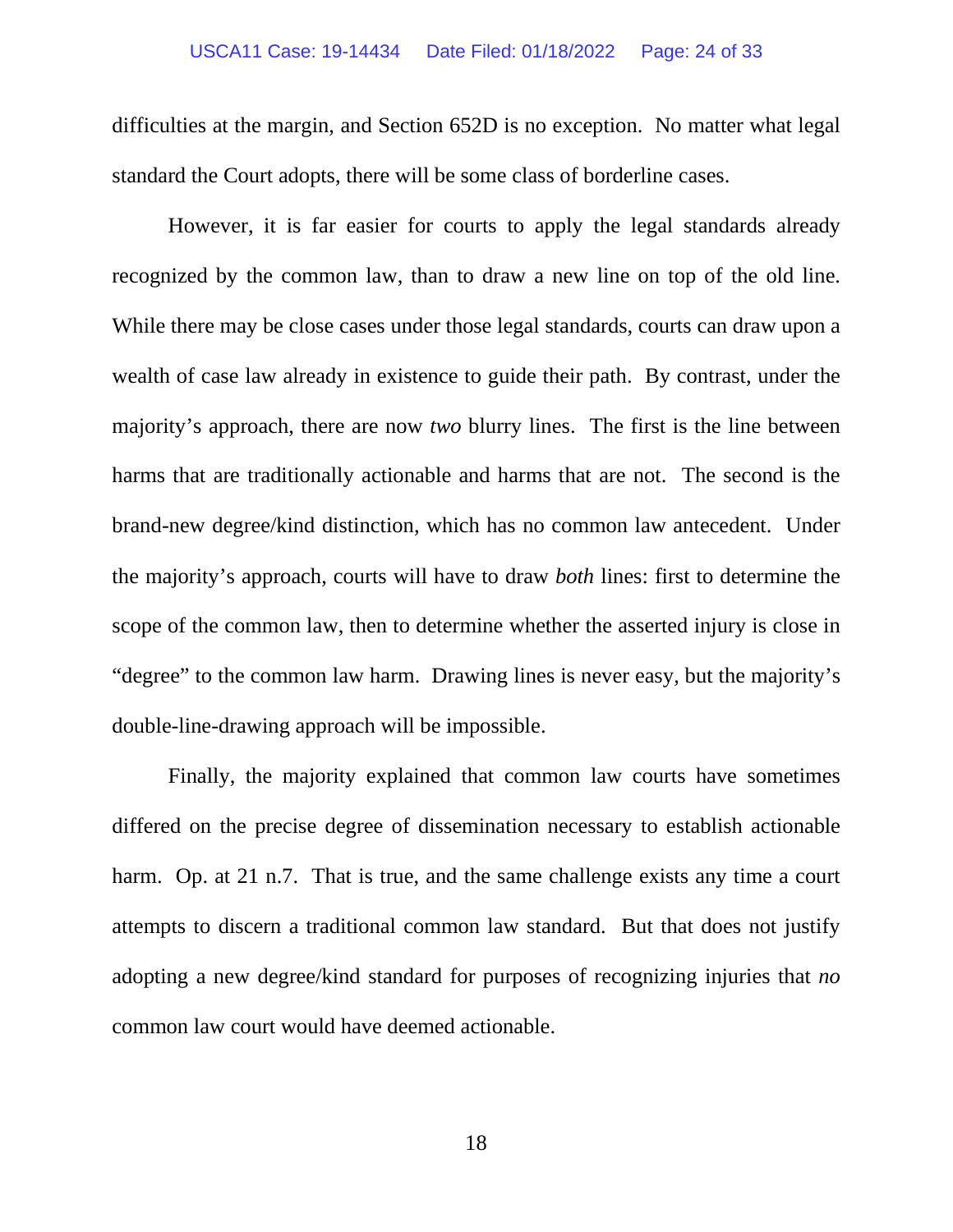#### USCA11 Case: 19-14434 Date Filed: 01/18/2022 Page: 25 of 33

To be sure, *TransUnion* leaves space for courts to defer to Congress's judgment in close cases, where the common law does not provide clear answers. *TransUnion*, 141 S. Ct. at 2204 (courts must "afford due respect" to Congress's judgment). In cases where courts disagree as to what the common law requires, or where a common law standard is ambiguous, Congress may have a range of options that could be said to be consistent with the common law. And, as already explained, the "close relationship" standard ensures that a plaintiff need not find a factually identical common law case in order to establish standing. But here, the Restatement expressly repudiates Hunstein's theory of injury, and there is no evidence that any common law court would have equated disclosure to a vendor with disclosure to the general public. As such, Hunstein lacks Article III standing.

### **II. There are strong policy reasons for rigorously enforcing Article III's injury-in-fact requirement.**

Ruling in Hunstein's favor would have adverse policy consequences. Lawsuits alleging non-traditional intangible injuries nearly always arise in the context of statutory damages class actions. Because actual damages in such cases are minimal and unprovable, lawyers seek statutory damages; and because individualized statutory damages litigation yields low recoveries, lawyers bring such cases as class actions. These class actions have the potential for serious abuse and ultimately harm both businesses and consumers.

19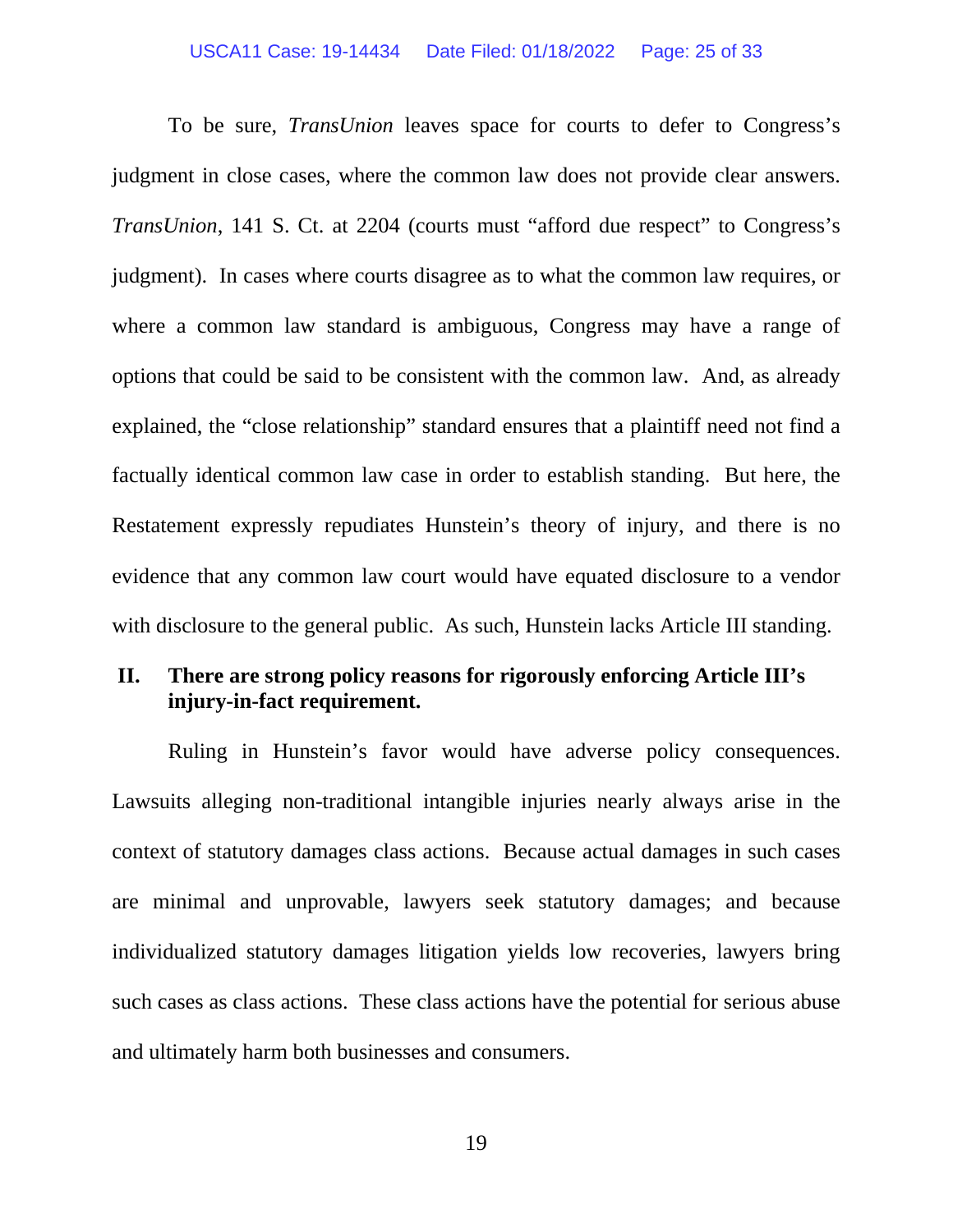#### USCA11 Case: 19-14434 Date Filed: 01/18/2022 Page: 26 of 33

Statutory damages and class actions create a "perfect storm" by "combin[ing] to create commercial wreckage far greater than either could alone." *Stillmock v. Weis Mkts., Inc.*, 385 F. App'x 267, 276 (4th Cir. 2010) (Wilkinson, J., concurring). In such class action cases, each plaintiff has suffered an injury so miniscule that it was not recognized as an actionable injury at common law; yet, class-action lawyers are able to aggregate hundreds or thousands of such claims into a class action that yields potentially ruinous liability. The Court should not permit such suits.

Class-action litigation costs in the United States are huge. They totaled a staggering \$2.9 billion in 2020, continuing a rising trend that started in 2015. *See 2021 Carlton Fields Class Action Survey*, at 6 (2021), https://ClassAction Survey.com. Moreover, defendants in class actions already face tremendous pressure to capitulate to what Judge Friendly termed "blackmail settlements." Henry J. Friendly, *Federal Jurisdiction: A General View* 120 (1973). The Supreme Court has long recognized the power of class-action lawsuits to induce settlement. As the Court explained over 40 years ago, "[c]ertification of a large class may so increase the defendant's potential damages liability and litigation costs that he may find it economically prudent to settle and to abandon a meritorious defense." *Coopers & Lybrand v. Livesay*, 437 U.S. 463, 476 (1978); *see also AT&T Mobility LLC v. Concepcion*, 563 U.S. 333, 350 (2011) (noting "the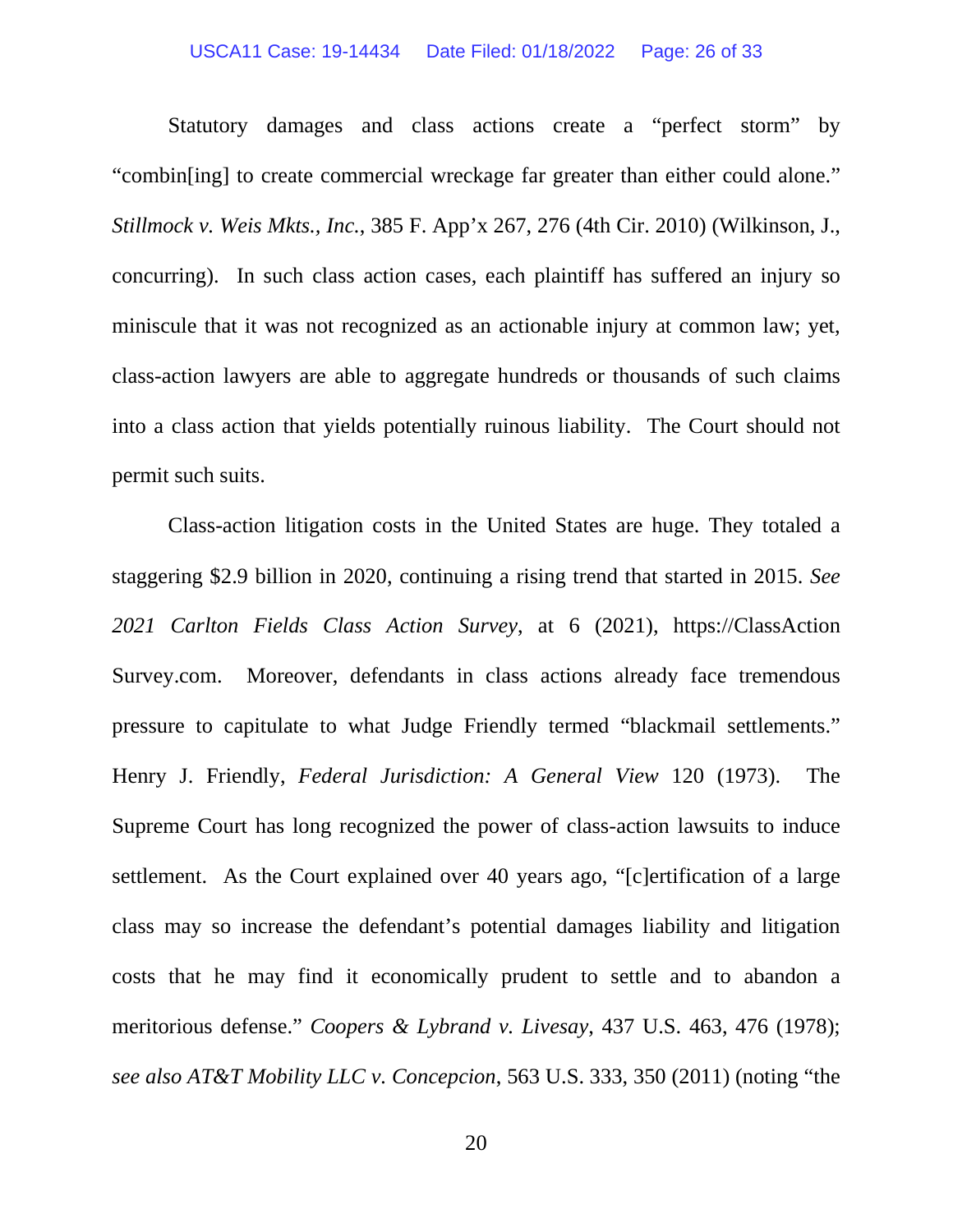#### USCA11 Case: 19-14434 Date Filed: 01/18/2022 Page: 27 of 33

risk of 'in terrorem' settlements that class actions entail"); *Shady Grove Orthopedic Assocs., P.A. v. Allstate Ins. Co.*, 559 U.S. 393, 445 n.3 (2010) (Ginsburg, J., dissenting) ("[A] class action can result in 'potentially ruinous liability.'" (quoting Advisory Committee's Notes on Fed. R. Civ. P. 23)).

It therefore is not surprising that businesses often yield to the hydraulic pressure generated by class certification to settle even meritless claims. *See 2021 Carlton Fields Class Action Survey*, *supra*, at 26 (noting that in 2018, 2019, and 2020, a majority of class action cases settled). And an abundant literature points out that those settlements tend to enrich class counsel at the expense of the class. *See, e.g.*, Martin H. Redish et al., *Cy Pres Relief and the Pathologies of the Modern Class Action: A Normative and Empirical Analysis*, 62 Fla. L. Rev. 617, 618-19 (2010); John H. Beisner et al., *Class Action 'Cops': Public Servants or Private Entrepreneurs?*, 57 Stan. L. Rev. 1441, 1471-72 (2005).

If the Court adopts Hunstein's expansive view of standing, settlement pressure will become particularly acute. Class actions where class members have sustained no traditionally-recognized injury tend to have *many* class members. *See, e.g.*, *In re Facebook Biometric Info. Priv. Litig.*, 326 F.R.D. 535, 543 (N.D. Cal. 2018) (noting that millions of Facebook users were class members in BIPA litigation), *aff'd sub nom. Patel v. Facebook, Inc.*, 932 F.3d 1264 (9th Cir. 2019). This is so for two reasons. First, it is much easier to find class members when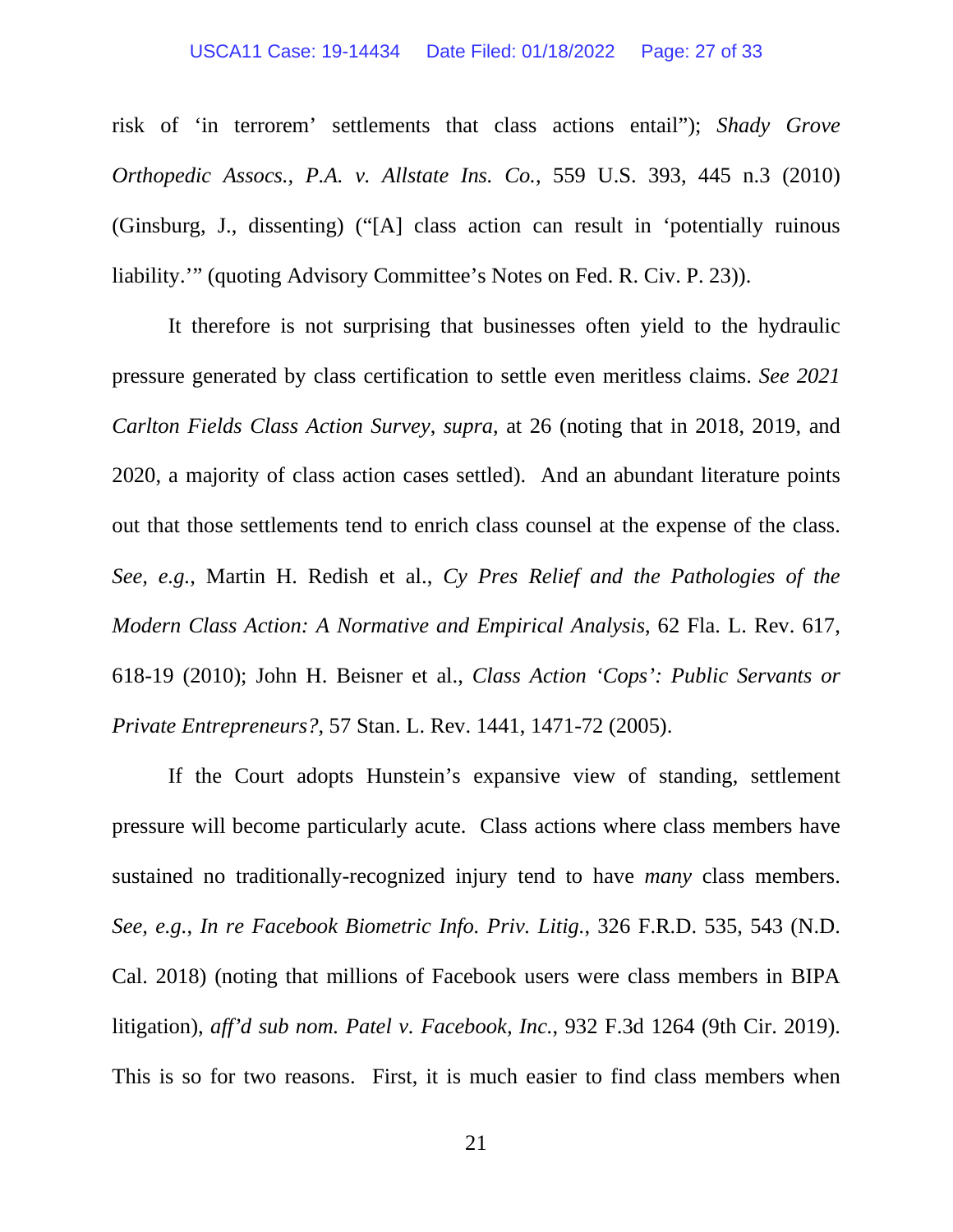#### USCA11 Case: 19-14434 Date Filed: 01/18/2022 Page: 28 of 33

courts relax the requirement that the class member actually have been harmed. Second, because actual injuries will frequently vary depending on a particular person's circumstances, it is difficult to certify a large class of plaintiffs who have sustained actual injuries while satisfying Rule 23's commonality and predominance requirements. By contrast, when courts disregard the requirement that each class member suffer a traditionally recognized injury, certifying large classes becomes much easier.

Classes composed of thousands or millions of class members are likely to yield profound unfairness to defendants. The bigger the class, the less likely it is that defendants can put on individualized defenses. Defendants have a fundamental due process right to "present every available defense." *Lindsey v. Normet*, 405 U.S. 56, 66 (1972) (quoting *American Sur. Co. v. Baldwin*, 287 U.S. 156, 168 (1932)). "The right to be heard must necessarily embody a right to . . . raise relevant issues," *Holt v. Virginia*, 381 U.S. 131, 136 (1965), and must allow the defendant to "test the sufficiency" of the plaintiff's case by offering "evidence in explanation or rebuttal," *ICC v. Louisville & Nashville Railroad Co.*, 227 U.S. 88, 93 (1913); *Saunders v. Shaw*, 244 U.S. 317, 319 (1917); *see also Bell v. Burson*, 402 U.S. 535, 542 (1971). But as the class grows, the prospect of providing individualized defenses becomes unrealistic. The practical effect of such super-large class actions is to strip defendants of defenses that would have been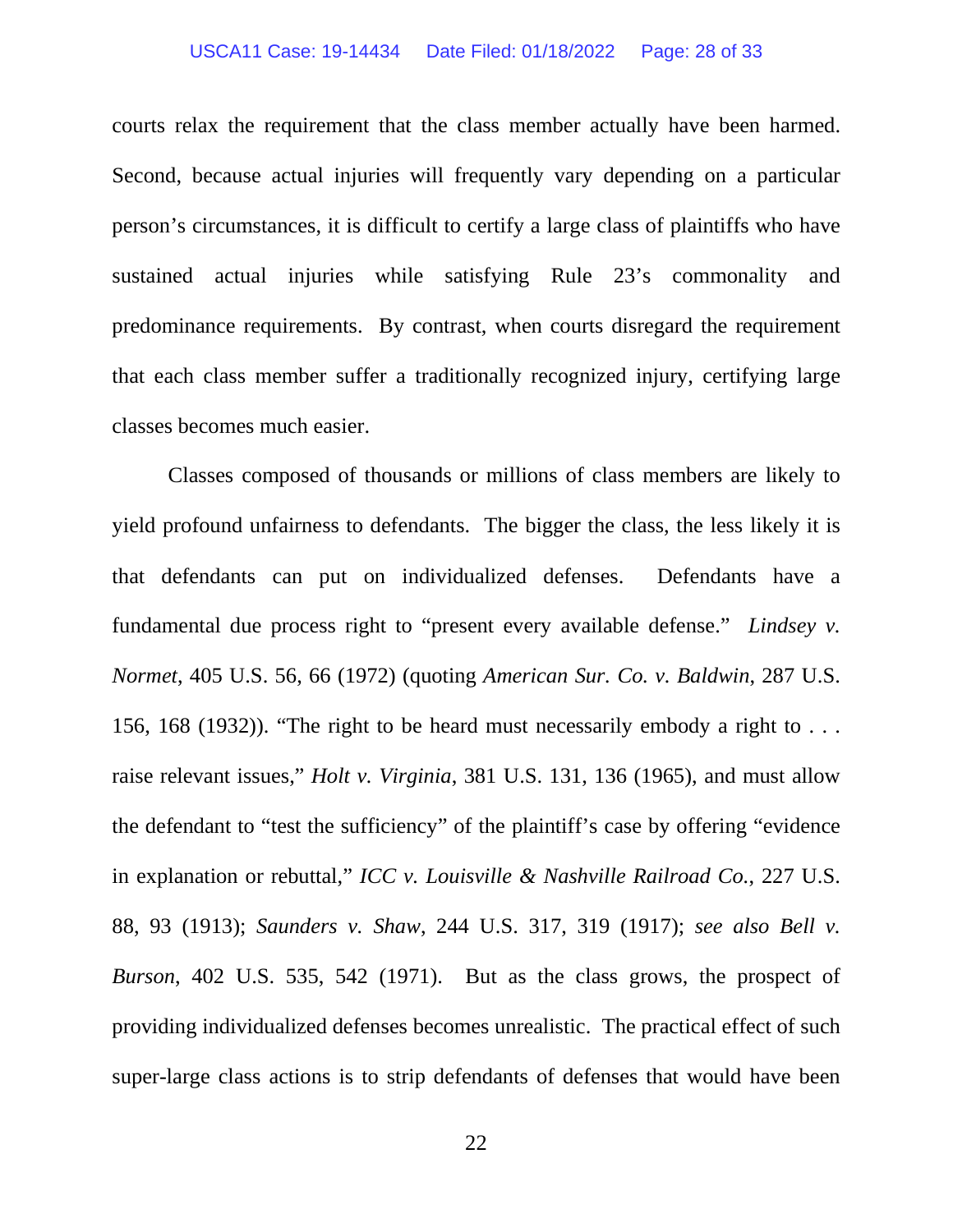#### USCA11 Case: 19-14434 Date Filed: 01/18/2022 Page: 29 of 33

available in individualized litigation—precisely what class actions are not supposed to do.

Moreover, large classes result in a risk that the class representative will be unrepresentative of the class, causing unfairness to the defendant. A class representative may have suffered a *tangible* injury, which may be presented to a sympathetic jury. The jury may therefore be tempted to award damages to class members who were barely, if at all, harmed. As classes get bigger, the more likely it is that the class will contain an idiosyncratic, particularly sympathetic class member who will be designated as the class representative and drive up damages for the whole class.

Although this case concerns the FDCPA, the Court's decision in this case will bear on many actions seeking statutory damages. *See supra* at 14-15. The TCPA is an example of a statutory damages provision that has given rise to particularly abusive class action lawsuits. TCPA classes are typically composed of persons who received a small number of phone calls or text messages—an injury insufficient to be actionable under the common law, but which the Seventh Circuit has held to be actionable under a "close relationship" standard. *See supra* at 12. With statutory damages ranging from \$500 to \$1,500 for each call, TCPA class actions have yielded enormous settlements. Defendants are faced with massive uncapped per-call statutory damages, uncertainty about the true scope of the law,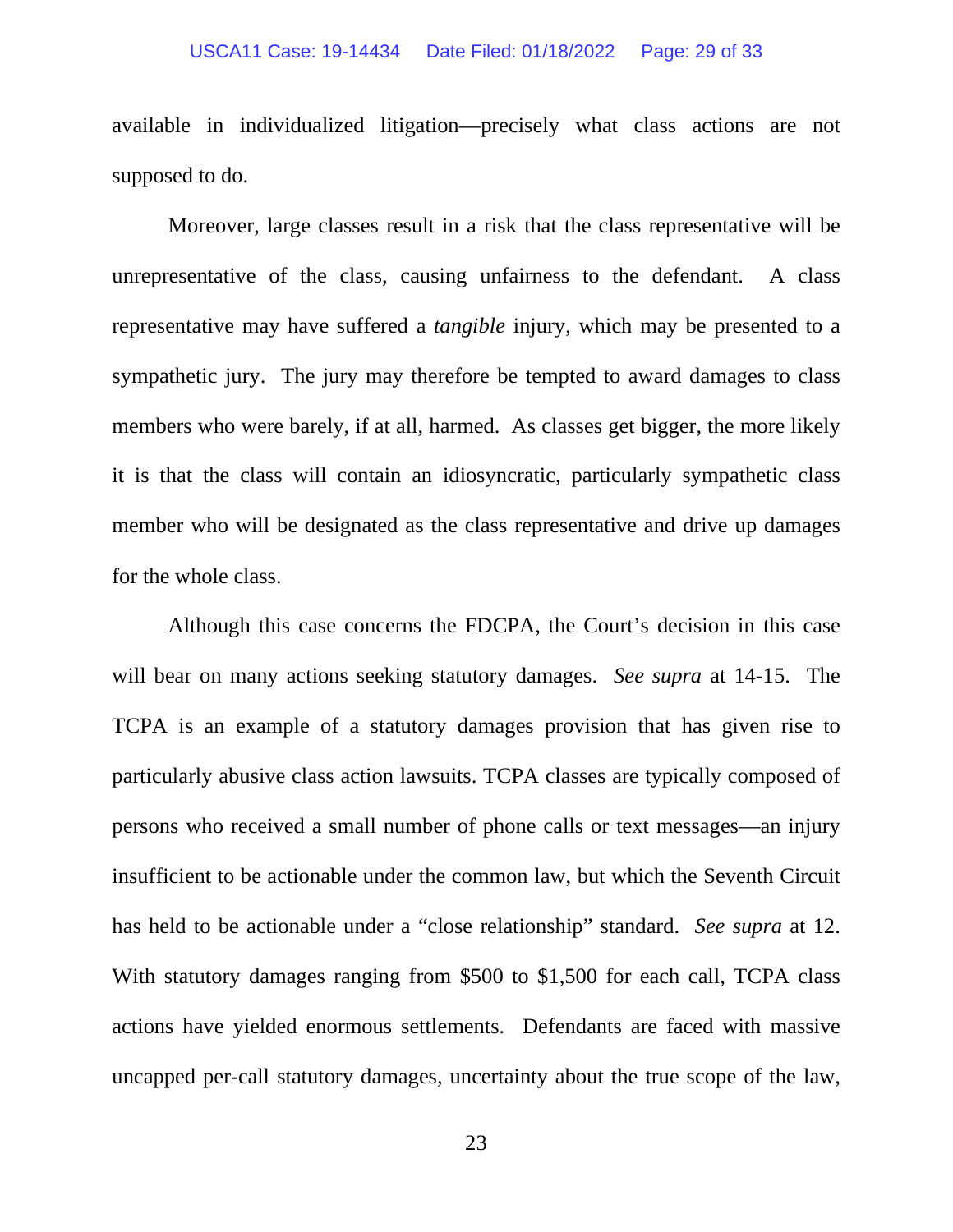and the prospect of burdensome discovery, forcing many to settle rather than fight—often for tens of millions of dollars. U.S. Chamber Inst. for Legal Reform, *TCPA Litigation Sprawl* 9-10 (2017) (detailing settlements), https://institutefor legalreform.com/research/tcpa-litigation-sprawl-a-study-of-the-sources-and-targets -of-recent-tcpa-lawsuits/; *see also* U.S. Chamber Inst. for Legal Reform, *Turning the Tide: The Effects of* Duguid (Dec. 2021), https://instituteforlegalreform. com/wp-content/uploads/2021/12/1323\_ILR\_TCPA\_Report\_FINAL\_Pages.pdf (discussing continued TCPA litigation after *Facebook v. Duguid*, 141 S. Ct. 1163 (2021)). Indeed, TCPA litigation has become so lucrative that plaintiffs seek out violations in order to bring lawsuits. *See, e.g.*, *Stoops v. Wells Fargo Bank, N.A.*, 197 F. Supp. 3d 782, 788 (W.D. Pa. 2016) (plaintiff purchased "at least thirty-five cell phones … for the purpose of filing lawsuits" under the TCPA); *Nghiem v. Dick's Sporting Goods, Inc.*, 318 F.R.D. 375, 382 (C.D. Cal. 2016) (plaintiff signed up for promotional texts "for the specific purpose of finding a TCPA violation"). Ruling in Hunstein's favor encourages uninjured plaintiffs (and their lawyers) to bring even more lawsuits.

No-injury class actions harm not only businesses, but also consumers. When statutory-damages regimes and class actions are combined, the result is suits seeking massive damages awards that radically exceed any harm caused by the allegedly illegal conduct. The financially calamitous nature of these suits will lead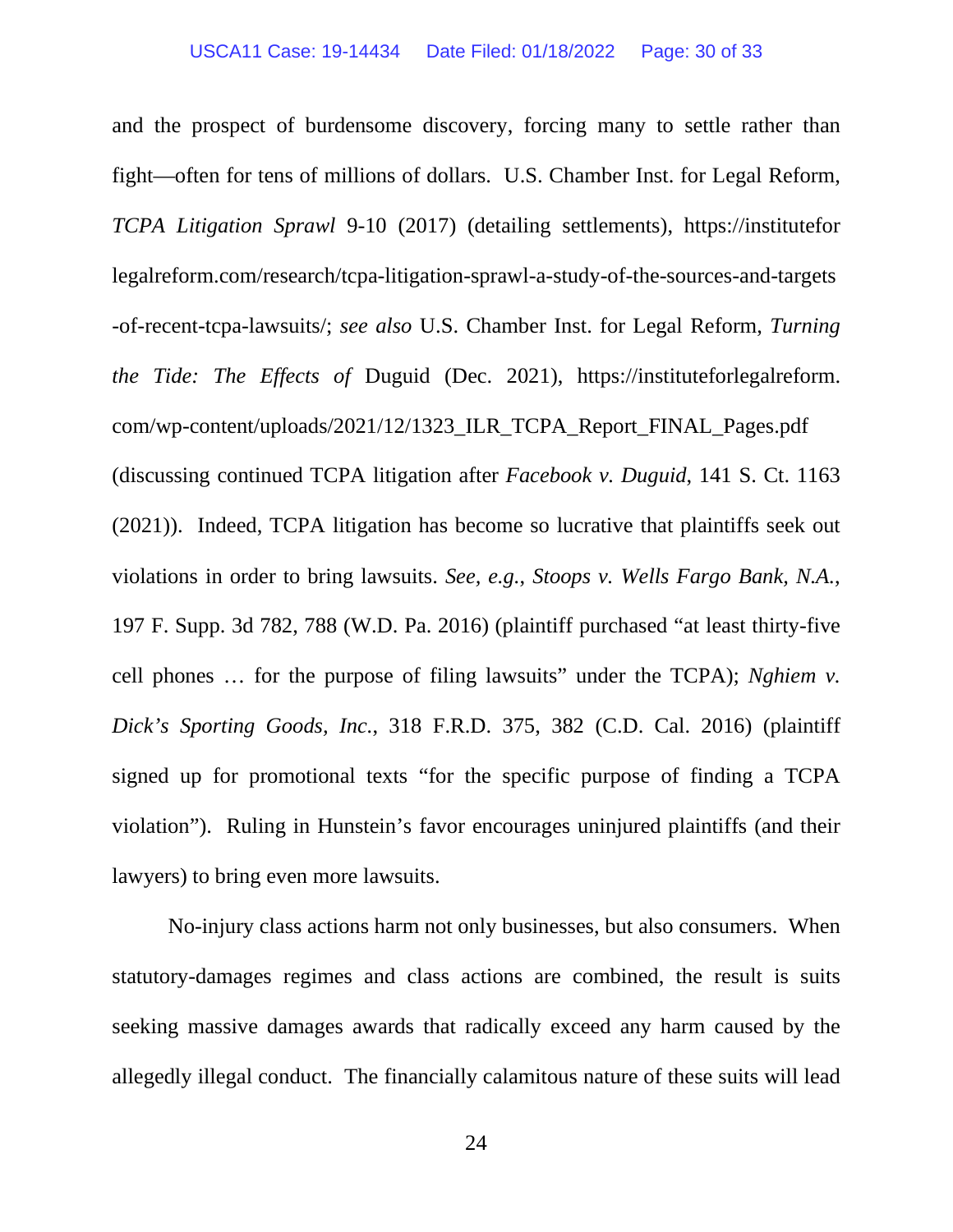#### USCA11 Case: 19-14434 Date Filed: 01/18/2022 Page: 31 of 33

to over-deterrence that does not benefit consumers. For instance, such suits induce business to incur substantial compliance costs that purportedly protect consumers from nonexistent harms. They also deter practices that many consumers may find beneficial if there is even a slight risk that a creative plaintiff's lawyer will use them as the basis for a class action suit. Enforcing Article III, and ensuring that unharmed plaintiffs and their counsel cannot obtain windfall damages, would protect against these harmful outcomes.

For all these reasons, large statutory damages classes produce existential risk for class action defendants while depriving them of a meaningful opportunity to offer a defense. Adherence to Article III is necessary to ensure that class action defendants receive a fair hearing.

#### **CONCLUSION**

The Court should hold that Hunstein lacks Article III standing.

January 18, 2022

Tara S. Morrissey Tyler S. Badgley U.S. CHAMBER LITIGATION CENTER 1615 H Street, NW Washington, DC 20062

Deborah R. White RETAIL LITIGATION CENTER, INC. 99 M Street, SE Suite 700 Washington, DC 20003

Respectfully submitted,

/s/ Adam G. Unikowsky Adam G. Unikowsky JENNER & BLOCK LLP 1099 New York Ave., NW Suite 900 Washington, DC 20001 (202) 639-6000 aunikowsky@jenner.com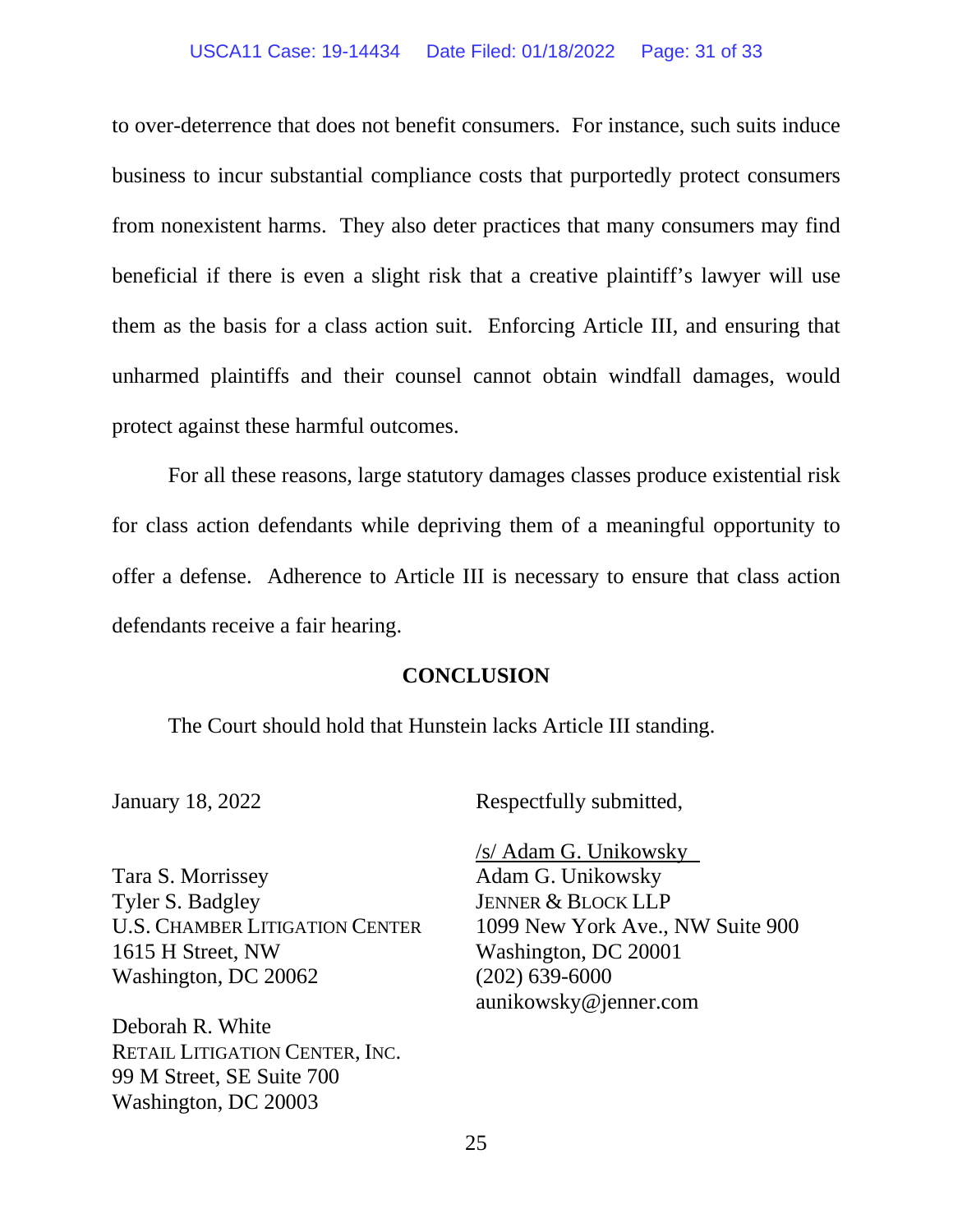### **CERTIFICATE OF COMPLIANCE**

This document complies with the type-volume limit of Fed. R. App. P. 29(a)(5) and 11th Cir. R. 35-8 because it contains 5,928 words, excluding the parts of the document exempted by Fed. R. App. P. 32(f) and 11th Cir. R. 29-3.

This document complies with the typeface requirements of Fed. R. App. P.  $32(a)(5)$  and the type-style requirements of Fed. R. App. P.  $32(a)(6)$  because this document has been prepared in a proportionally spaced typeface using Microsoft Word 2013 in 14-point Times New Roman Font.

### /s/ Adam G. Unikowsky